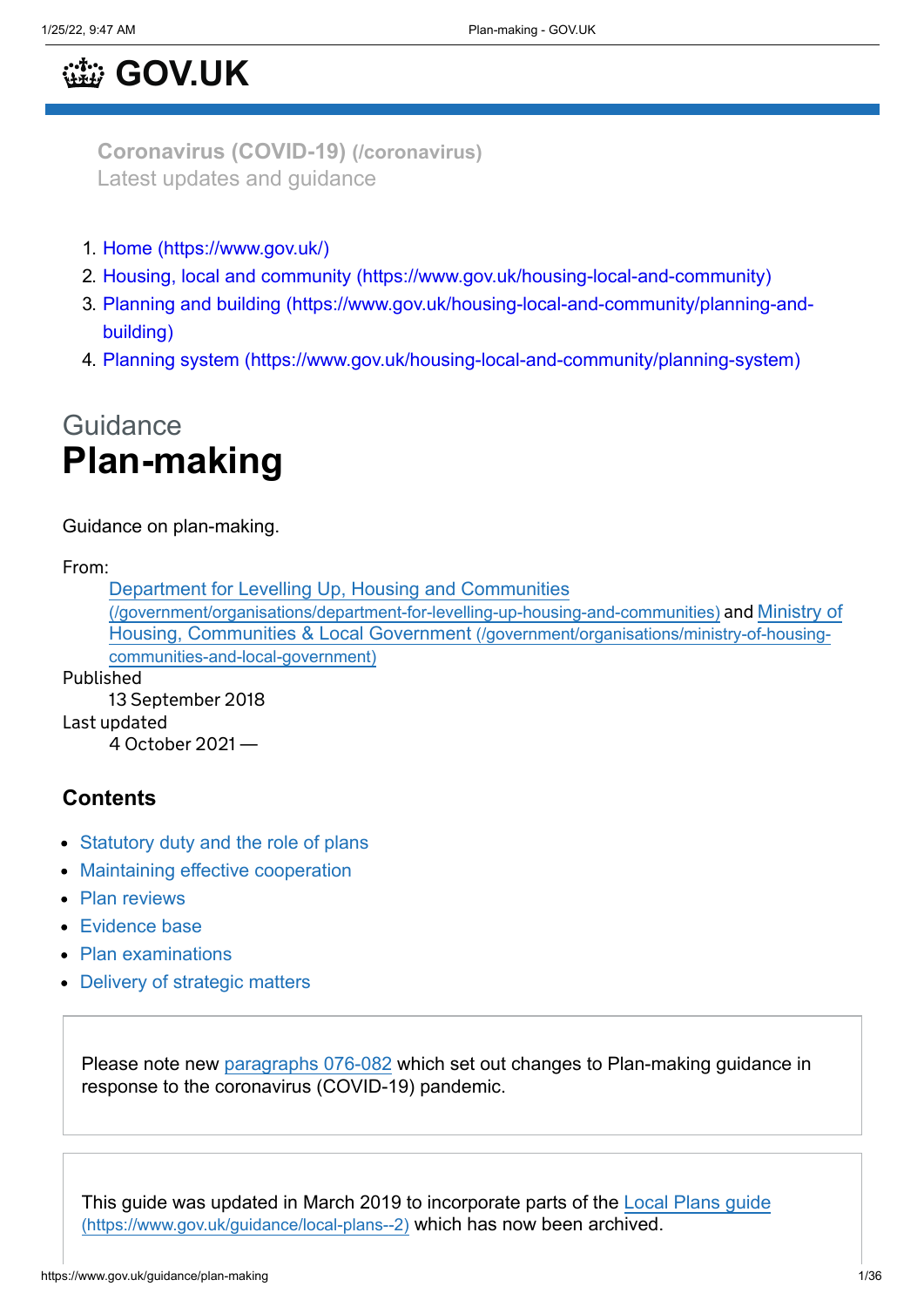# <span id="page-1-0"></span>**Statutory duty and the role of plans**

# **What is the role of plans?**

The development plan is at the heart of the planning system with a requirement set in law that planning decisions must be taken in line with the development plan unless material considerations indicate otherwise. Plans set out a vision and a framework for the future development of the area, addressing needs and opportunities in relation to housing, the economy, community facilities and infrastructure – as well as a basis for conserving and enhancing the natural and historic environment, mitigating and adapting to climate change, and achieving well designed places. It is essential that plans are in place and kept up to date.

#### [Section 19\(1B\) - \(1E\) of the Planning and Compulsory Purchase Act 2004](http://www.legislation.gov.uk/ukpga/2017/20/section/8)

(http://www.legislation.gov.uk/ukpga/2017/20/section/8) sets out that each local planning authority must identify their strategic priorities and have policies to address these in their development plan documents (taken as a whole).

The development plan for an area is made up of the combination of strategic policies (which address the priorities for an area) and non-strategic policies (which deal with more detailed [matters\). Paragraphs 17 to 19 of the National Planning Policy Framework](https://www.gov.uk/guidance/national-planning-policy-framework/3-plan-making#para17) (https://www.gov.uk/guidance/national-planning-policy-framework/3-plan-making#para17) describe the plan-making framework which allows flexibility in the way policies for the development and use of land are produced.

Paragraph: 001 Reference ID: 61-001-20190315

Revision date: 15 03 2019

# **What should a plan look like?**

While the content of plans will vary depending on the nature of the area and matters to be addressed, all plans need to be as focused, concise, and accessible as possible. The government encourages authorities to make use of digitally accessible plans and open data when publishing plans and the evidence base which underpins them.

Where sites are proposed for allocation, sufficient detail should be given to provide clarity to developers, local communities and other interested parties about the nature and scale of development. Where a local plan contains both strategic and non-strategic policies, the nonstrategic policies should be clearly distinguished from the strategic policies.

The policies map should illustrate geographically the policies in the plan and be reproduced from, or based on, an Ordnance Survey map. If the adoption of a local plan would result in changes to a previously adopted policies map, when the plan is submitted for examination, an up to date submission policies map should also be submitted, showing how the adopted policies map would be changed as a result of the new plan.

#### [Section 19 of the Planning and Compulsory Purchase Act 2004](http://www.legislation.gov.uk/ukpga/2004/5/section/19)

(http://www.legislation.gov.uk/ukpga/2004/5/section/19) sets out specific matters to which the local [planning authority must have regard when preparing a local plan. Regulations 8 and 9 of the](http://www.legislation.gov.uk/uksi/2012/767/part/4/made) Town and Country Planning (Local Planning) (England) Regulations 2012 (http://www.legislation.gov.uk/uksi/2012/767/part/4/made) prescribe the general form and content of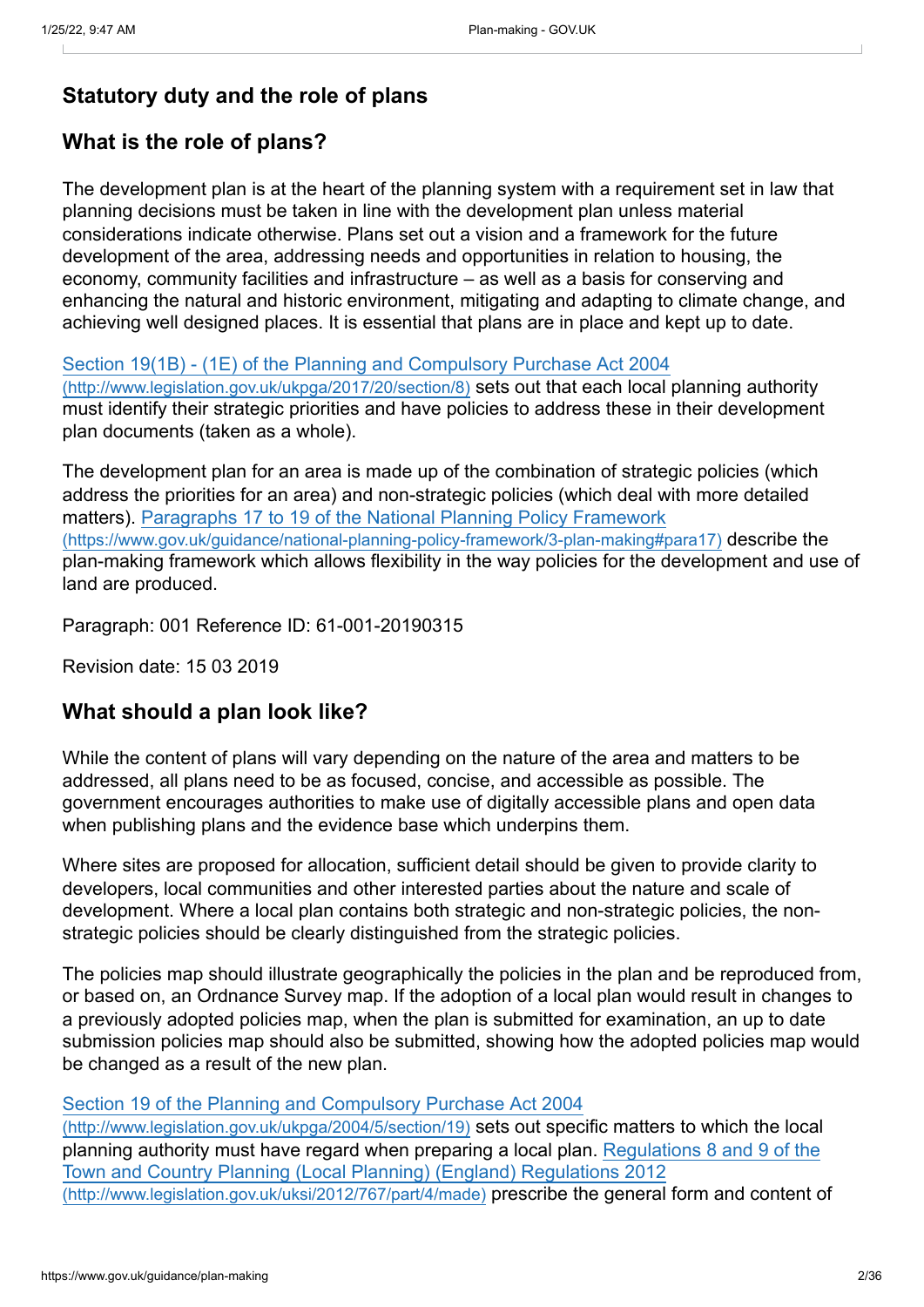[local plans and adopted policies maps, while regulation 10](http://www.legislation.gov.uk/uksi/2012/767/regulation/10/made) (http://www.legislation.gov.uk/uksi/2012/767/regulation/10/made) states what additional matters local planning authorities must have regard to when drafting their local plans.

Paragraph: 002 Reference ID: 61-002-20190315

Revision date: 15 03 2019

# **What should the Local Development Scheme contain?**

[A Local Development Scheme is required under section 15 of the Planning and Compulsory](http://www.legislation.gov.uk/ukpga/2011/20/section/111/enacted) Purchase Act 2004 (http://www.legislation.gov.uk/ukpga/2011/20/section/111/enacted) (as amended). This must specify (among other matters) the development plan documents (i.e. local plans) which, when prepared, will comprise part of the development plan for the area. Local planning authorities are encouraged to include details of other documents which form (or will form) part of the development plan for the area, such as Neighbourhood Plans. The Local Development Scheme must be made available publicly and kept up-to-date. It is important that local communities and interested parties can keep track of progress. Local planning authorities should publish their Local Development Scheme on their website.

Local Development Schemes must also be produced in compliance with any data standard for this purpose published by MHCLG. Up-to-date and accessible reporting on the Local Development Scheme in an Authority's Monitoring Report is an important way in which authorities can keep communities informed of plan making activity.

Paragraph: 003 Reference ID: 61-003-20190315

Revision date: 15 03 2019

# **Should all plan policies be contained in one document?**

Depending on the issues and opportunities that exist locally local planning authorities should, in consultation with their local community, consider the most appropriate way to plan for the needs [of their area. Paragraphs 17 to 19 of the National Planning Policy Framework](https://www.gov.uk/guidance/national-planning-policy-framework/3-plan-making#para17) (https://www.gov.uk/guidance/national-planning-policy-framework/3-plan-making#para17) describe the plan-making framework which allows flexibility in the way that plans for the development and use of land may be produced.

Paragraph: 004 Reference ID: 61-004-20190315

Revision date: 15 03 2019

# **What are the benefits in producing a joint local plan with other local planning authorities?**

[Section 28 of the Planning and Compulsory Purchase Act 2004](http://www.legislation.gov.uk/ukpga/2004/5/section/28)

(http://www.legislation.gov.uk/ukpga/2004/5/section/28) enables 2 or more local planning authorities to agree to prepare a joint local plan. This can be an effective way of planning for an area's strategic priorities, addressing cross-boundary issues through the duty to cooperate , and sharing specialist resources and reducing costs (e.g. through the formation of a joint planning unit, sharing of evidence base work or examination costs). Joint plans may also offer a more strategic framework across the joint area, setting the framework for future plans.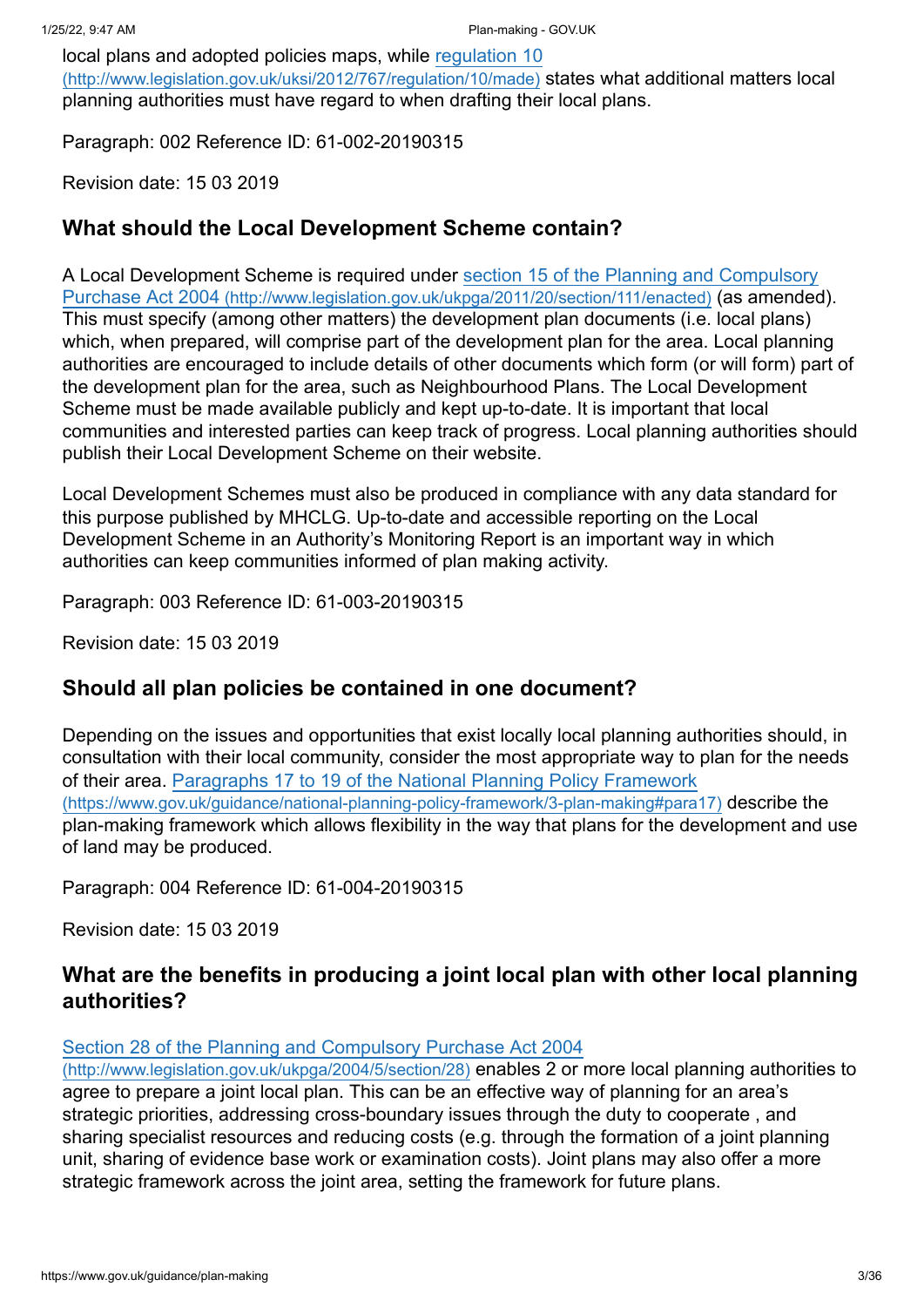Preparation and adoption of joint local plans may be overseen either by the individual authorities involved or by a voluntary joint committee structure. Powers also exist for the Secretary of State to create a statutory joint committee, which would be the decision maker in relation to such [matters as specified. Section 29 of the Planning and Compulsory Purchase Act 2004](http://www.legislation.gov.uk/ukpga/2004/5/section/29) (http://www.legislation.gov.uk/ukpga/2004/5/section/29) enables local planning authorities to form a separate joint planning committee to take forward a joint local plan. This is a more formal step toward joint planning, with the respective local planning authorities delegating appropriate plan making powers to the Joint Committee.

Where a joint local plan exists, individual local planning authorities can subsequently prepare one or more local plans containing non-strategic policies and designations/allocations. Such local plans should be consistent with the strategic policies, unless there is specific justification for a variation.

Paragraph: 005 Reference ID: 61-005-20190315

Revision date: 15 03 2019

# **What is the status of existing local plans in authorities which result from local government reorganisation?**

[As set out in Local Government \(Structural Changes\) \(General\) \(Amendment\) Regulations 2018](http://www.legislation.gov.uk/uksi/2018/930/made) (http://www.legislation.gov.uk/uksi/2018/930/made), existing plans will remain in place for the areas set out in the plan. Plans that are being prepared, but not yet adopted, can also carry over and continue through to adoption in the new authority. However, the regulations state that new plans covering the whole of the new area must be adopted within 5 years of the reorganisation.

Paragraph: 074 Reference ID: 61-074-20190723

Revision date: 23 07 2019

# **What is the relationship between the local plan and neighbourhood plans?**

Neighbourhood plans [\(https://www.gov.uk/guidance/neighbourhood-planning--2\)](https://www.gov.uk/guidance/neighbourhood-planning--2), when brought into force, become part of the statutory development plan for the area that they cover.

They can be developed before, after or in parallel with a local plan, but the law requires that they must be in general conformity with the strategic policies in the adopted local plan for the area (and any other strategic policies that form part of the statutory development plan where relevant, such as the London Plan). Neighbourhood plans are not tested against the policies in an emerging local plan although the reasoning and evidence informing the local plan process may be relevant to the consideration of the basic conditions against which a neighbourhood plan is tested.

[There are requirements for a local planning authority to support neighbourhood planning](http://www.legislation.gov.uk/ukpga/2011/20/schedule/10/enacted) (http://www.legislation.gov.uk/ukpga/2011/20/schedule/10/enacted). Further detail is provided in the neighbourhood planning guidance [\(https://www.gov.uk/guidance/neighbourhood-planning--2\)](https://www.gov.uk/guidance/neighbourhood-planning--2).

Where a neighbourhood plan is brought forward before an up-to-date local plan is in place the local planning authority should take a proactive and positive approach, working collaboratively with a qualifying body. This could include sharing evidence and seeking to resolve any issues to ensure the draft neighbourhood plan has the greatest chance of success at independent examination.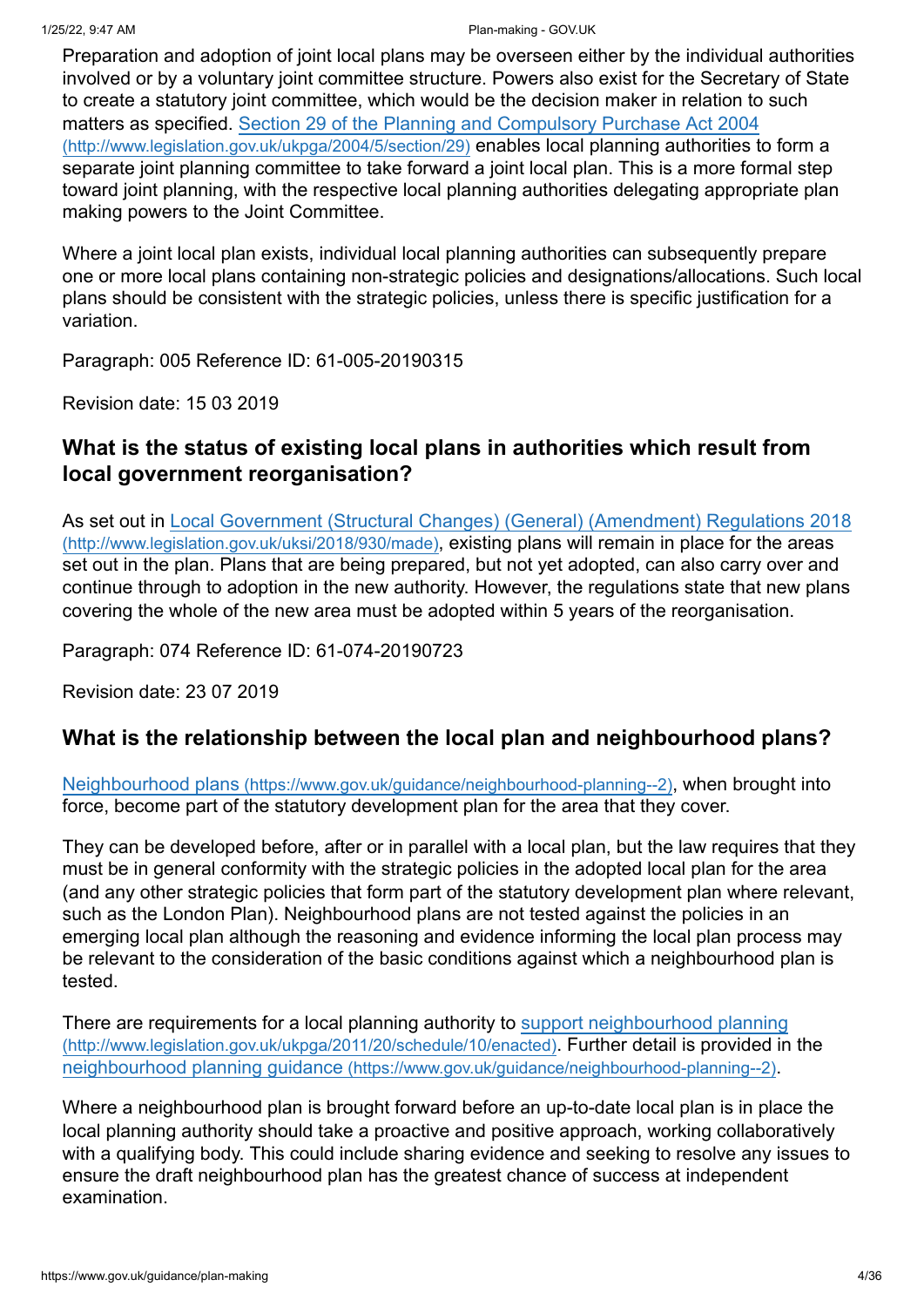Where a neighbourhood plan has been brought into force, the local planning authority should take its policies and proposals into account when preparing the local plan. Local plan policies should not duplicate those in the neighbourhood plan, and do not need to supersede them unless changed circumstances justify this. It is important for local plans to make appropriate reference to neighbourhood plan policies and proposals, and similarly for neighbourhood plans to acknowledge local plan policies that they relate to.

Paragraph: 006 Reference ID: 61-006-20190723

Revision date: 23 07 2019

# **Are there specialist types of plans?**

Those local planning authorities with minerals and waste planning responsibilities should also produce plans to provide a framework for decisions involving these uses. Local planning authorities can produce combined minerals and waste plans and, where relevant, may also prepare one local plan combining policies on minerals, waste and other planning matters.

The Marine Management Organisation is producing a series of marine plans to cover the English marine (off shore) area. Coastal local planning authorities will need to take these into account when preparing their local plans, insofar as they have implications for on-shore activities.

Paragraph: 007 Reference ID: 61-007-20190315

Revision date: 15 03 2019

# **What is the role of supplementary planning documents?**

Supplementary planning documents (SPDs) should build upon and provide more detailed advice or guidance on policies in an adopted local plan. As they do not form part of the development plan, they cannot introduce new planning policies into the development plan. They are however a material consideration in decision-making. They should not add unnecessarily to the financial burdens on development.

[Regulations 11 to 16 of the Town and Country Planning \(Local Planning\) \(England\) Regulations](http://www.legislation.gov.uk/uksi/2012/767/part/5/made) 2012 (http://www.legislation.gov.uk/uksi/2012/767/part/5/made) set out the requirements for producing Supplementary Planning Documents.

In exceptional circumstances a Strategic Environmental Assessment [\(https://www.gov.uk/guidance/strategic-environmental-assessment-and-sustainability-appraisal\)](https://www.gov.uk/guidance/strategic-environmental-assessment-and-sustainability-appraisal) may be required when producing a Supplementary Planning Document.

Paragraph: 008 Reference ID: 61-008-20190315

Revision date: 15 03 2019

#### <span id="page-4-0"></span>**Maintaining effective cooperation**

# **How are plan-making bodies expected to cooperate?**

Strategic policy-making authorities are required to cooperate with each other, and other bodies, when preparing, or supporting the preparation of policies which address strategic matters. This includes those policies contained in local plans (including minerals and waste plans), spatial development strategies, and marine plans.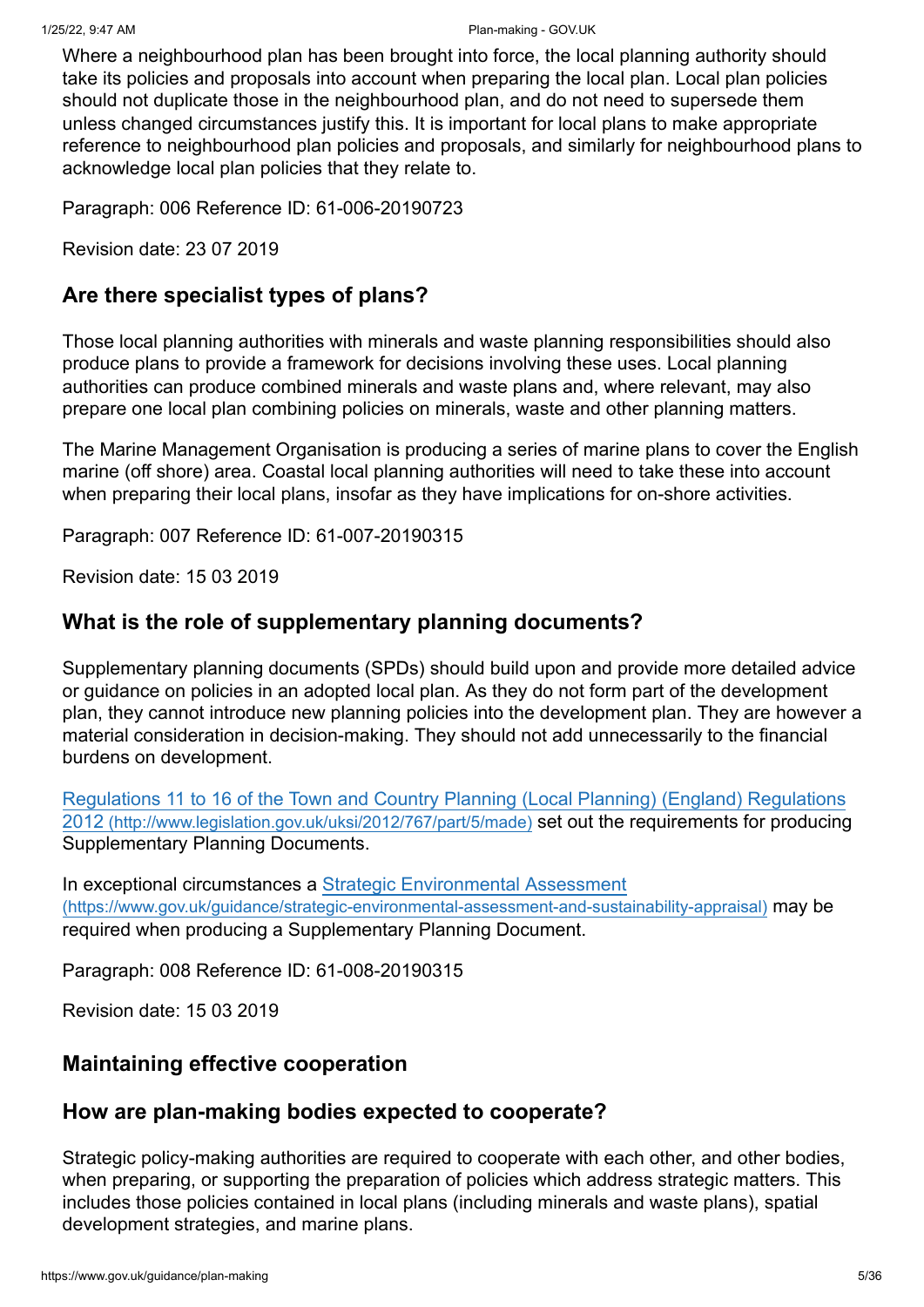The National Planning Policy Framework sets out that these authorities should produce, maintain, and update one or more statement(s) of common ground, throughout the plan-making process. Local planning authorities are also bound by the statutory duty to cooperate. Neighbourhood Planning bodies (https://www.gov.uk/guidance/neighbourhood-planning--2#who-leadsneighbourhood-planning-in-an-area) [are not bound by the duty to cooperate, nor are they required t](https://www.gov.uk/guidance/neighbourhood-planning--2#who-leads-neighbourhood-planning-in-an-area)o produce or be involved in a statement of common ground.

Paragraph: 009 Reference ID: 61-009-20190315

Revision date: 15 03 2019

#### **What is a statement of common ground?**

A statement of common ground is a written record of the progress made by strategic policymaking authorities during the process of planning for strategic cross-boundary matters. It documents where effective co-operation is and is not happening throughout the plan-making process, and is a way of demonstrating at examination that plans are deliverable over the plan period, and based on effective joint working across local authority boundaries. In the case of local planning authorities, it also forms part of the evidence required to demonstrate that they have complied with the duty to cooperate.

Paragraph: 010 Reference ID: 61-010-20190315

Revision date: 15 03 2019

#### **Statement of common ground: scope**

#### **What is a statement of common ground expected to contain?**

It is expected to contain the following:

a. a short written description and map showing the location and administrative areas covered by the statement, and a brief justification for these area(s);

b. the key strategic matters being addressed by the statement, for example meeting the housing need for the area, air quality etc.;

c. the plan-making authorities responsible for joint working detailed in the statement, and list of any additional signatories (including cross-referencing the matters to which each is a signatory);

d. governance arrangements for the cooperation process, including how the statement will be maintained and kept up to date;

e. if applicable, the housing requirements in any adopted and (if known) emerging strategic policies relevant to housing within the area covered by the statement;

f. distribution of needs in the area as agreed through the plan-making process, or the process for agreeing the distribution of need (including unmet need) across the area;

g. a record of where agreements have (or have not) been reached on key strategic matters, including the process for reaching agreements on these; and

h. any additional strategic matters to be addressed by the statement which have not already been addressed, including a brief description how the statement relates to any other statement of common ground covering all or part of the same area.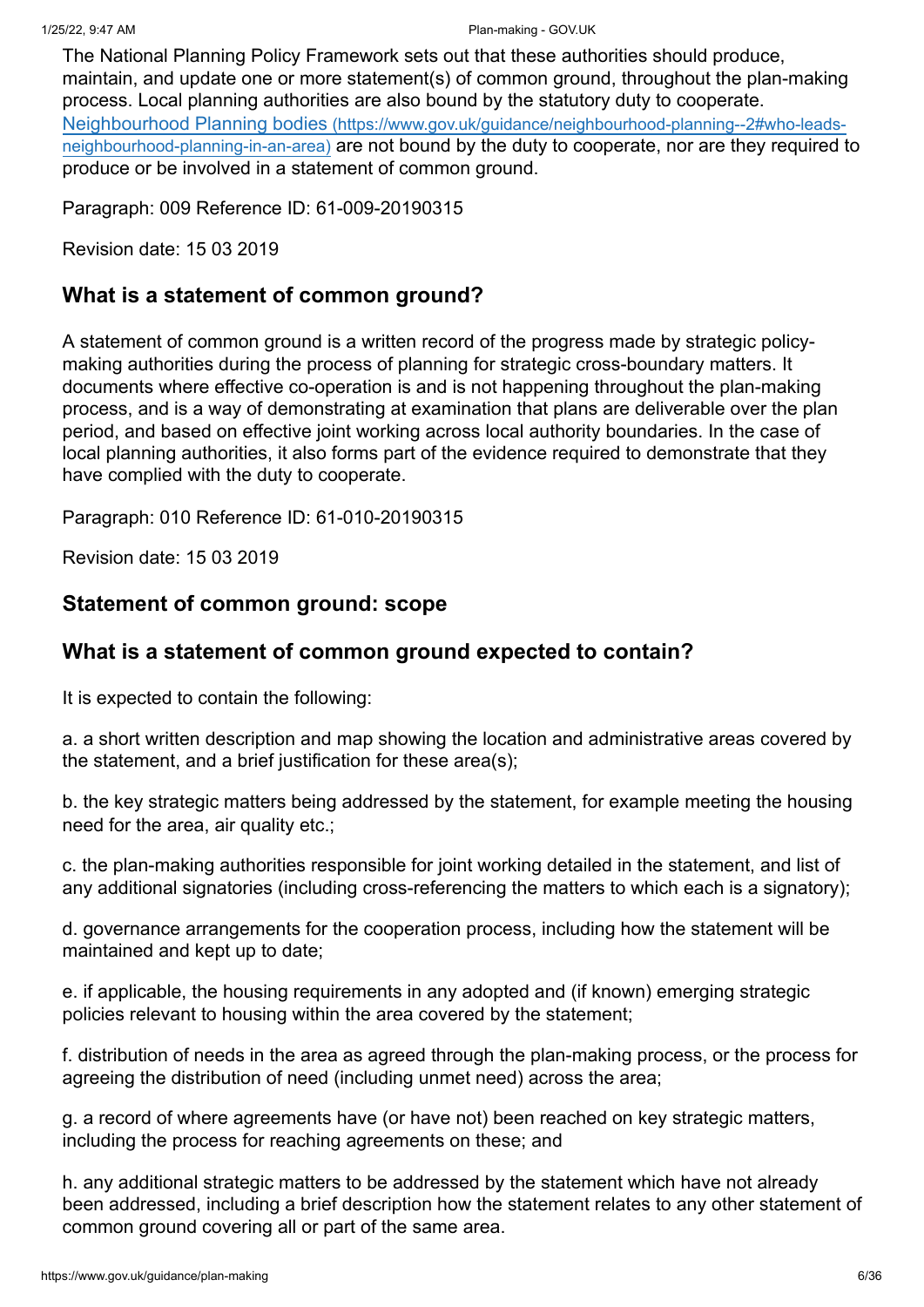The level of cooperation detailed in the statement is expected to be proportionate to the matters being addressed. The statement is expected to be concise and is not intended to document every occasion that strategic policy-making authorities meet, consult with each other, or for example, contact prescribed bodies under the duty to cooperate. The statement is a means of detailing key information, providing clear signposting or links to available evidence on authorities' websites.

Paragraph: 011 Reference ID: 61-011-20190315

Revision date: 15 03 2019

### **What information will a statement of common ground be expected to contain about the distribution of identified development needs?**

When authorities are in a position to detail the distribution of identified needs in the defined area, the statement will be expected to set out information on:

a. the capacity within the strategic policy-making authority area(s) covered by the statement to meet their own identified needs;

b. the extent of any unmet need within the strategic policy-making authority area(s); and

c. agreements (or disagreements) between strategic policy-making authorities about the extent to which these unmet needs are capable of being redistributed within the wider area covered by the statement.

Paragraph: 012 Reference ID: 61-012-20190315

Revision date: 15 03 2019

#### **When is it appropriate for plan-making authorities to prepare more than one statement of common ground?**

Authorities are expected, wherever possible, to detail cooperation in a single statement. They may feel it is appropriate to produce more than one statement if they feel this would be the clearest and most expedient way to evidence joint working. This will depend on the matters being addressed and authorities and bodies cooperating with each other. For example, multiple statements may be appropriate where authorities work in different groupings to address certain strategic matters.

Paragraph: 013 Reference ID: 61-013-20190315

Revision date: 15 03 2019

#### **What are the strategic matters on which cooperation is required?**

[Paragraphs 20-23 of the National Planning Policy Framework](https://www.gov.uk/guidance/national-planning-policy-framework/3-plan-making#para20) (https://www.gov.uk/guidance/nationalplanning-policy-framework/3-plan-making#para20) sets out the matters that the strategic policies should make provision for, this is not an exhaustive list and authorities will need to adapt this to meet their specific needs. For local planning authorities this is linked to matters set out in sections 19(1B to 1E) [\(http://www.legislation.gov.uk/ukpga/2017/20/section/8\)](http://www.legislation.gov.uk/ukpga/2017/20/section/8) and 33A(4) [\(http://www.legislation.gov.uk/ukpga/2004/5/section/33A\)](http://www.legislation.gov.uk/ukpga/2004/5/section/33A)of the Planning and Compulsory Purchase Act 2004

Paragraph: 014 Reference ID: 61-014-20190315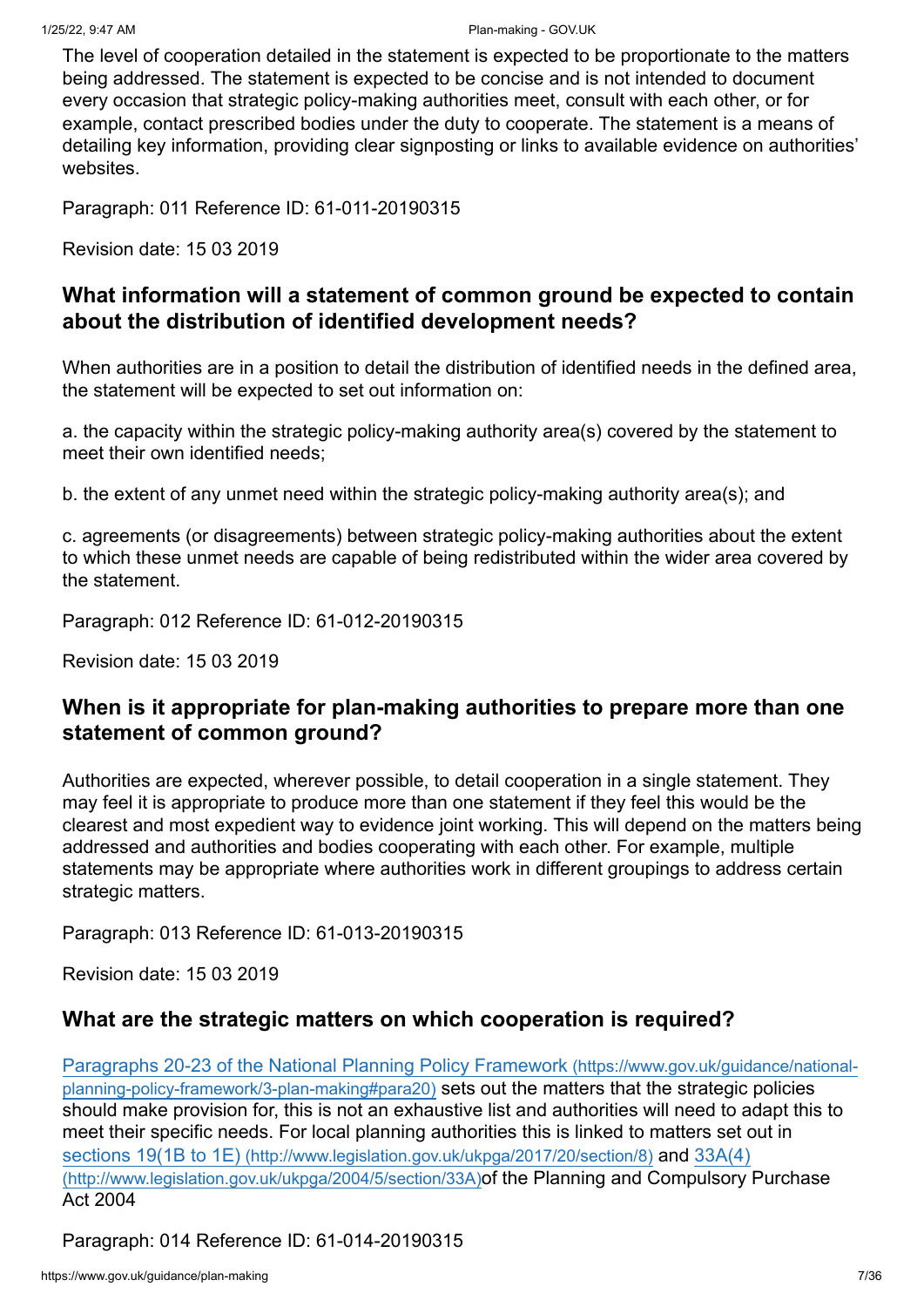# **What activities are expected to be documented in a statement of common ground?**

Strategic policy-making authorities are expected to document the activities undertaken when in the process of addressing strategic cross-boundary matters whilst cooperating. These will include (but are not limited to):

- working together at the outset of plan-making to identify cross-boundary matters which will need addressing;
- producing or commissioning joint research and evidence to address cross-boundary matters;
- assessing impacts of emerging policies; and
- preparing joint, or agreeing, strategic policies affecting more than one authority area to ensure development is coordinated, (such as the distribution of unmet needs or policies relating to county matters).

These activities will need to be tailored to address local circumstances.

Paragraph: 015 Reference ID: 61-015-20190315

Revision date: 15 03 2019

# **How can effective cooperation address strategic infrastructure needs?**

Effective cooperation enables strategic policy-making authorities and infrastructure providers to establish whether additional strategic cross-boundary infrastructure is required. The statement is evidence that the strategic policy-making authorities have sought agreement with the relevant [bodies. It can also inform the Community Infrastructure Levy](https://www.gov.uk/guidance/community-infrastructure-levy) (https://www.gov.uk/guidance/community-infrastructure-levy), and can form part of the evidence base for the Infrastructure Funding Statement, especially when forecasting contributions required for future planned development.

Authorities which agree to take additional housing from other areas may in turn require investment in infrastructure provision to support this. Where effective cross-boundary working can be demonstrated in the statement of common ground, this could be used as evidence when trying to secure grants for infrastructure where effective joint working forms part of the assessment criteria.

Paragraph: 016 Reference ID: 61-016-20190315

Revision date: 15 03 2019

# **Which geographical area does a statement of common ground need to cover?**

The statement will need to cover the area which strategic policy-making authorities and public bodies cooperate during plan-making. This will depend on: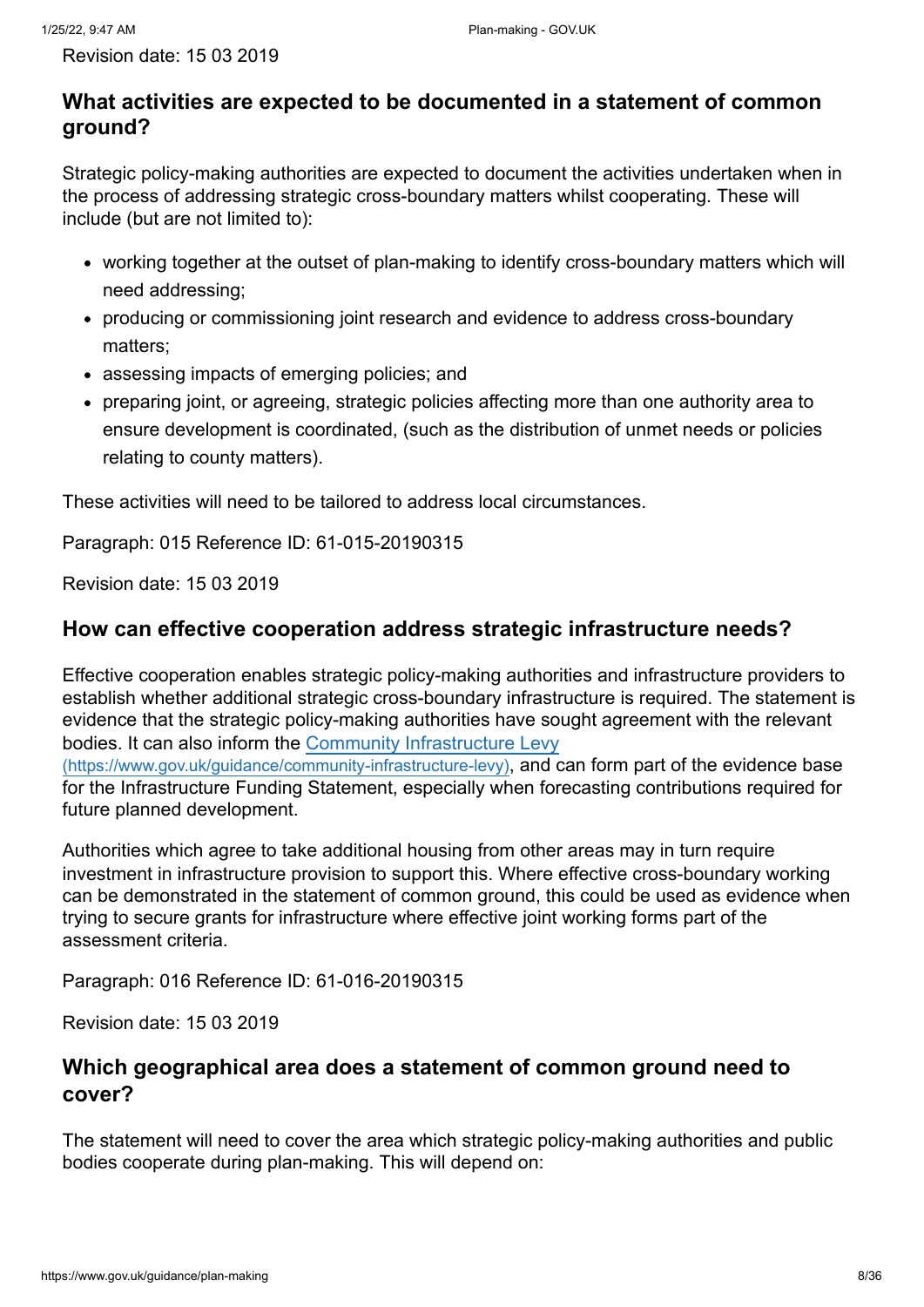- [the strategic matters being planned for, informed by a review of the matters affecting the](http://www.legislation.gov.uk/ukpga/2004/5/section/13) area (http://www.legislation.gov.uk/ukpga/2004/5/section/13) and early engagement [\(http://www.legislation.gov.uk/ukpga/2017/20/section/13\)](http://www.legislation.gov.uk/ukpga/2017/20/section/13) with neighbouring authorities, communities and other key stakeholders; and
- the most appropriate functional geographical area to gather evidence and develop policies to address these matters, based on demonstrable cross-boundary relationships.

For example, housing market and travel to work areas, river catchments, or landscape areas may be a more appropriate basis on which to plan than individual local planning authority, county, or combined authority areas. Cooperation between these different tiers (counties, districts and combined authority areas) may be needed. Authorities may well work in different groupings to address different strategic matters. Authorities should be pragmatic in determining the areas.

Paragraph: 017 Reference ID: 61-017-20190315

Revision date: 15 03 2019

#### **How can housing market areas be defined?**

A housing market area is a geographical area defined by household demand and preferences for all types of housing, reflecting the key functional linkages between places where people live and work. These can be broadly defined by analysing:

- The relationship between housing demand and supply across different locations, using house prices and rates of change in house prices. This should identify areas which have clearly different price levels compared to surrounding areas.
- Migration flow and housing search patterns. This can help identify the extent to which people move house within an area, in particular where a relatively high proportion of short household moves are contained, (due to connections to families, jobs, and schools).
- Contextual data such as travel to work areas, retail and school catchment areas. These can provide information about the areas within which people move without changing other aspects of their lives (e.g. work or service use).

Suggested data sources: Office for National Statistics (internal migration and travel to work areas statistics); Land Registry House Price Index and Price Paid data (including sales); data from estate agents and local newspapers about geographical coverage of houses advertised for sale and rent; Ministry of Housing, Communities and Local Government statistics including live tables on affordability (lower quartile house prices/lower quartile earnings); and neighbourhood data from the Census.

Paragraph: 018 Reference ID: 61-018-20190315

Revision date: 15 03 2019

#### **How can functional economic market areas be defined?**

Since patterns of economic activity vary from place to place, there is no standard approach to defining a functional economic market area, however, it is possible to define them taking account of factors including:

- extent of any Local Enterprise Partnership within the area;
- travel to work areas;
- housing market area;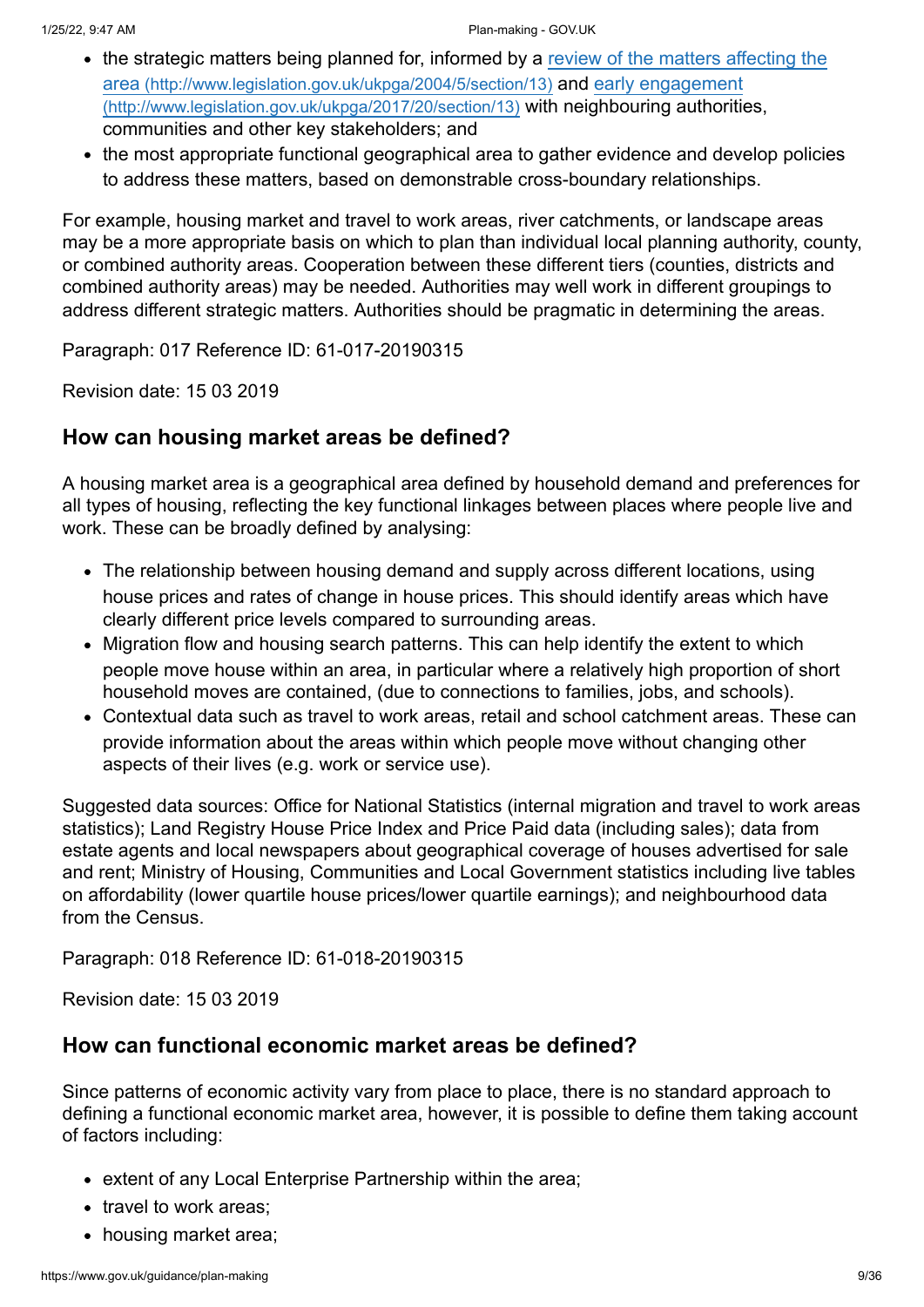- flow of goods, services and information within the local economy;
- service market for consumers:
- administrative area:
- catchment areas of facilities providing cultural and social well-being; and
- transport network.

Paragraph: 019 Reference ID: 61-019-20190315

Revision date: 15 03 2019

# **Statement of common ground: preparation and publication**

# **When does the statement of common ground need to be prepared, published and updated?**

Statements need be prepared and then maintained on an on-going basis throughout the plan making process. As a minimum, a statement needs to be published when the area it covers and the governance arrangements for the cooperation process have been defined, and substantive matters to be addressed are determined. If all the information required is not available (such as details of agreements on strategic matters) authorities can use the statements to identify the outstanding matters which need to be addressed, the process for reaching agreements on these and (if possible) indicate when the statement is likely to be updated.

Authorities should have made a statement of common ground available on their website by the time they publish their draft plan, in order to provide communities and other stakeholders with a transparent picture of how they have collaborated. Authorities may consider using independent bodies as arbiters or facilitators to aid discussions such as county councils in two-tier areas, or Mayors in combined authority areas.

Once published, authorities responsible for the statement will need to ensure that it reflects the most up to date position in terms of joint working across the area. Updates can occur when either agreements are reached, or a decision is taken to update strategic policies in the area covered by the statement.

Paragraph: 020 Reference ID: 61-020-20190315

Revision date: 15 03 2019

# **How is the statement of common ground expected to be published?**

The statement is expected to be published on the websites of all the authorities responsible for its production, and should comply with any template or data standards produced by or on behalf of the government.

Paragraph: 021 Reference ID: 61-021-20190315

Revision date: 15 03 2019

# **Are strategic policy-making authorities required to reach agreement on strategic matters, and what should an authority do if they are unable to secure these agreements?**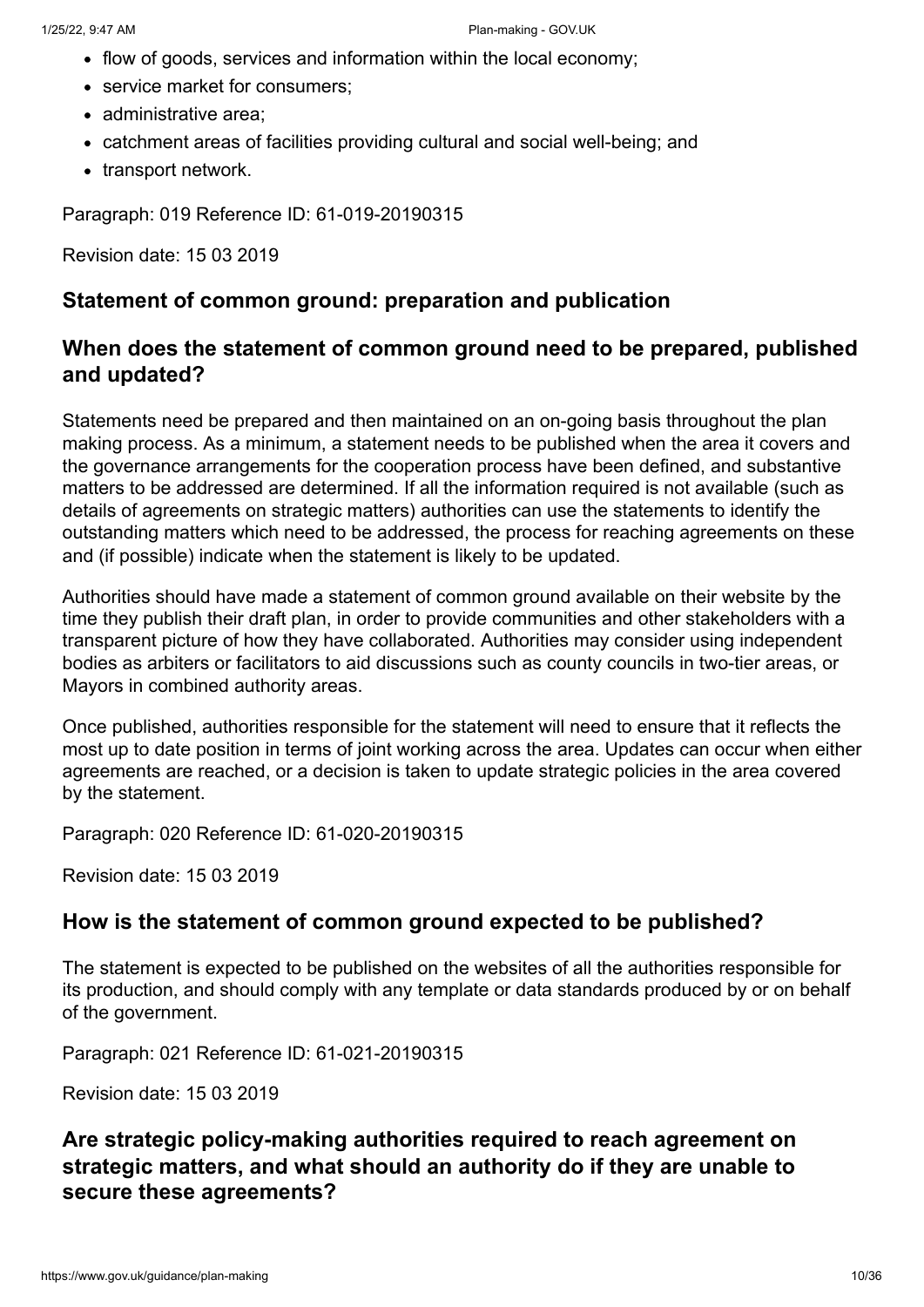#### 1/25/22, 9:47 AM Plan-making - GOV.UK

Strategic policy-making authorities should explore all available options for addressing strategic matters within their own planning area, unless they can demonstrate to do so would contradict policies set out in the National Planning Policy Framework. If there they are unable to do so they should make every effort to secure the necessary cooperation on strategic cross boundary matters before they submit their plans for examination. Authorities are not obliged to accept needs from other areas where it can be demonstrated it would have an adverse impact when assessed against policies in the National Planning Policy Framework.

Inspectors will expect to see that strategic policy making authorities have addressed key strategic matters through effective joint working, and not deferred them to subsequent plan updates or are not relying on the inspector to direct them. Where a strategic policy-making authority claims it has reasonably done all that it can to deal with matters but has been unable to secure the cooperation necessary, for example if another authority will not cooperate, or agreements cannot be reached, this should not prevent the authority from submitting a plan for examination. However, the authority will need to submit comprehensive and robust evidence of the efforts it has made to cooperate and any outcomes achieved; this will be thoroughly tested at the plan examination.

Paragraph: 022 Reference ID: 61-022-20190315

Revision date: 15 03 2019

# **Statement of Common Ground: signatories and arbiters**

#### **Who are additional signatories to the statement of common ground?**

Additional signatories will be those bodies who have a role in the matters covered in a statement of common ground, and with whom an authority needs to cooperate in order to plan for these matters. These may include: other relevant public bodies (such as: Local Enterprise Partnerships, Local Nature Partnerships, and the Marine Management Organisation in coastal areas); other authorities (such as county councils, combined authorities without plan-making powers, and strategic policy-making authorities outside of the area covered by the statement); infrastructure providers; or any other non-government organisations (such as advisory bodies) the authority cooperates with to address strategic matters through the plan-making process. This is not an exhaustive list.

In the case of local planning authorities and county councils, prescribed bodies under the duty to cooperate can be treated as additional signatories. Engagement between authorities and prescribed bodies which does not involve agreements on strategic matters can be detailed in Authority Monitoring Reports.

Paragraph: 023 Reference ID: 61-023-20190315

Revision date: 15 03 2019

# **What is the role of additional signatories to the statement of common ground?**

Their role is to act as a signatory to those parts of the statement that relate directly to their cooperation in the plan-making process, e.g. specific infrastructure or transport commitments. They have no responsibility for publishing, maintaining or updating the statement.

Paragraph: 024 Reference ID: 61-024-20190315

Revision date: 15 03 2019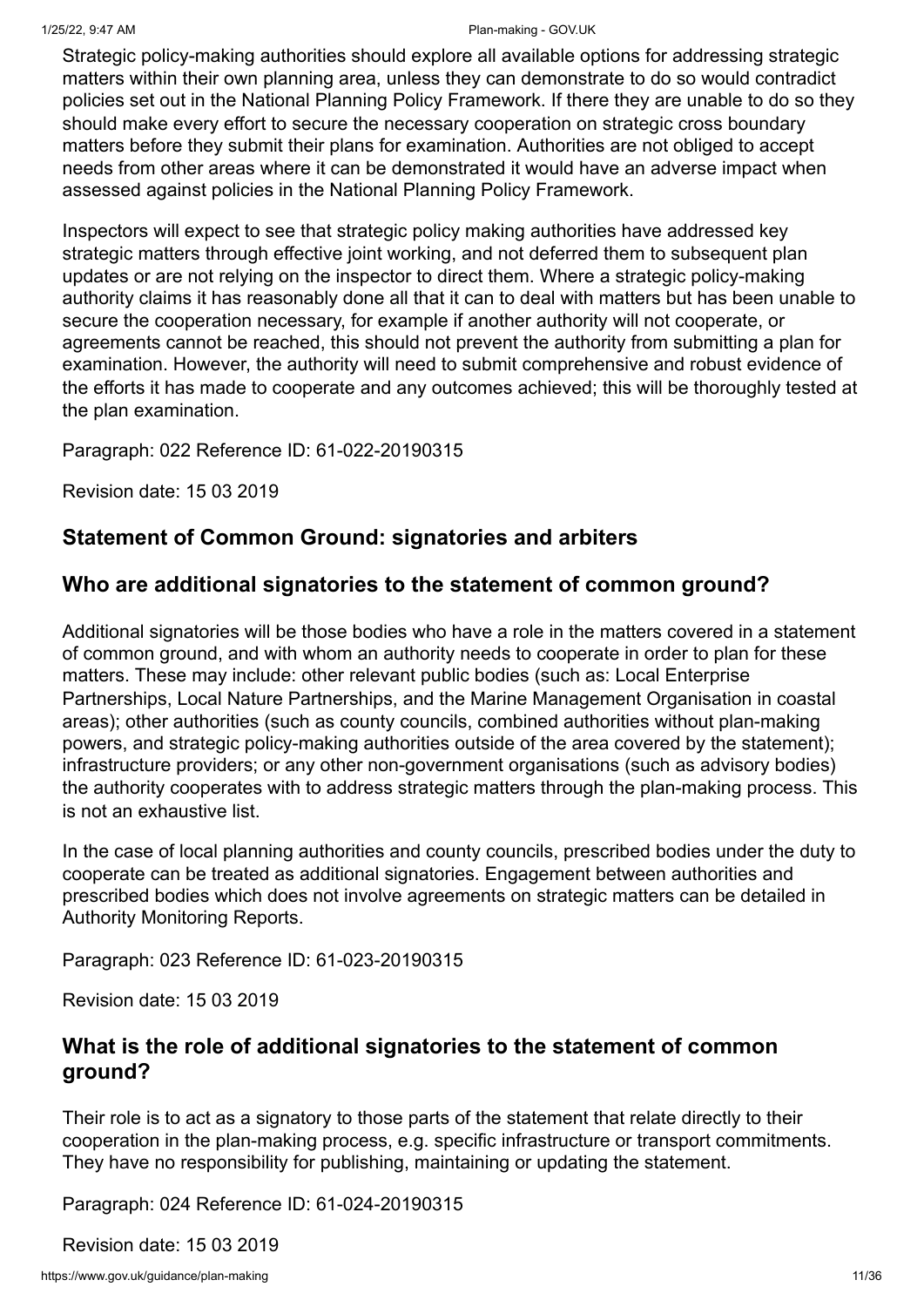# **Who should be a signatory to a statement prepared for minerals and waste plans?**

In two-tier areas, district councils within the county are expected to be treated as additional signatories on the statement of common ground for county council minerals and waste plans. For minerals plans, aggregate working parties (https://www.gov.uk/guidance/minerals#Aggregate-Working-Parties) [are also expected to be treated as additional signatories in statements of common](https://www.gov.uk/guidance/minerals#Aggregate-Working-Parties) ground.

Paragraph: 025 Reference ID: 61-025-20190315

Revision date: 15 03 2019

# **Who can strategic policy-making authorities appoint as an arbiter or facilitator for the cooperation process and statement of common ground?**

Strategic policy-making authorities may elect Mayors or combined authorities (including those without plan-making powers), or county councils to act as an arbiter or facilitator to the cooperation process and could assist in the preparation of the statements of common ground. They may also appoint consultants to carry this out. This will depend on the governance arrangements established by the strategic policy-making authorities responsible for the statement.

Paragraph: 026 Reference ID: 61-026-20190315

Revision date: 15 03 2019

# **What role can Mayors or combined authorities without plan-making powers play in the preparation of statements of common ground?**

Where the Mayor or combined authority has responsibilities to deliver cross-boundary strategic matters, such as economic development and transport improvements they can be included as an additional signatory to a statement of common ground prepared by local planning authorities, where their involvement will help deliver the matters identified in the statement.

Paragraph: 027 Reference ID: 61-027-20190315

Revision date: 15 03 2019

# **How do statements of common ground operate in combined authority areas, where the Mayor or combined authority has plan-making powers?**

It is not expected that each local planning authority (or London borough) within the combined authority area will be signatories on statements prepared for a spatial development strategy, or that the Mayor or combined authority will be a signatory to each local planning authority's statement.

Paragraph: 028 Reference ID: 61-028-20190315

Revision date: 15 03 2019

#### **Duty to cooperate**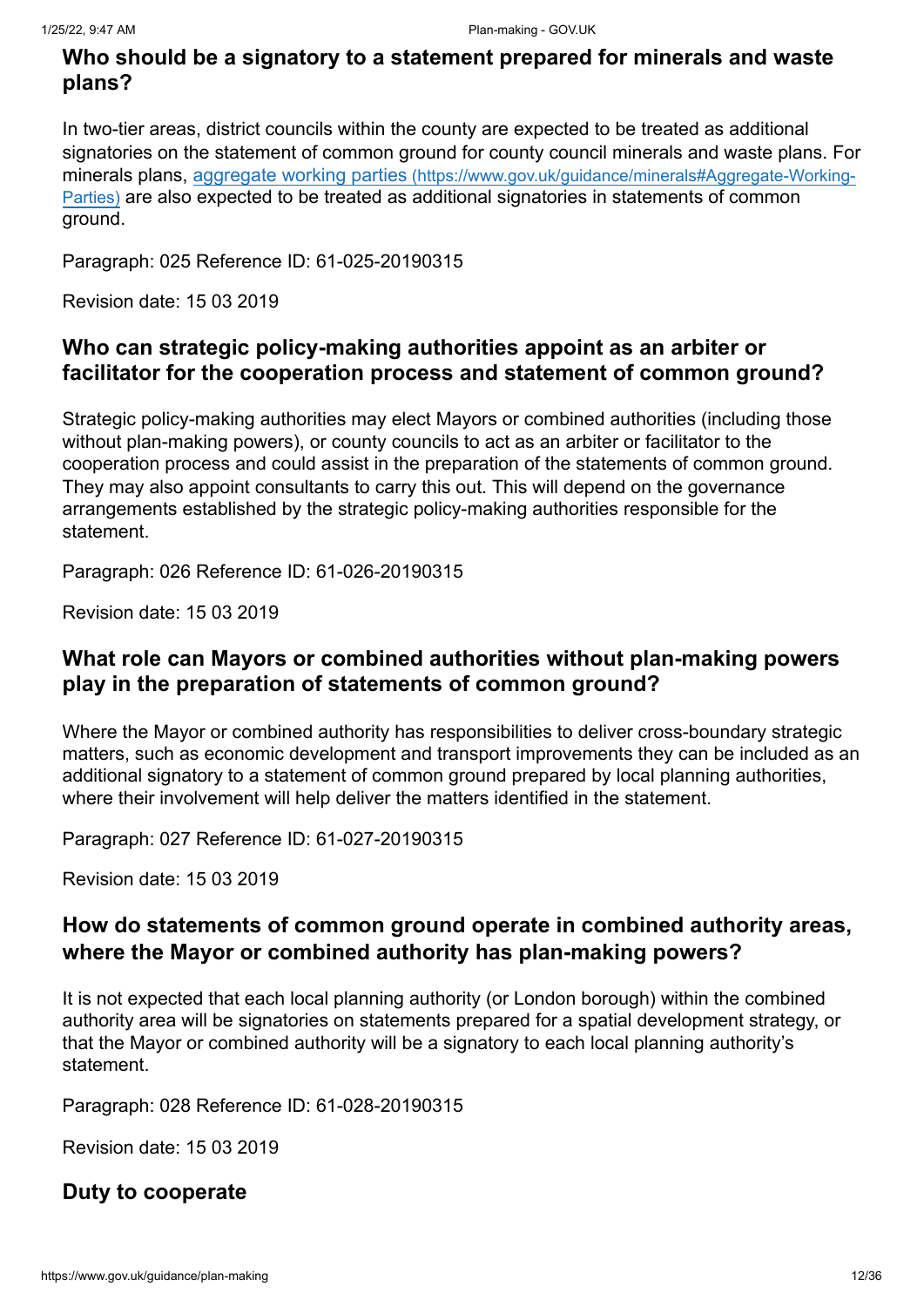# **How is the duty to cooperate different from the statement of common ground?**

The statement of common ground is the means by which strategic policy-making authorities can demonstrate that a plan is based on effective cooperation and that they have sought to produce a strategy based on agreements with other authorities.

[The duty to cooperate was introduced by the Localism Act 2011](http://www.legislation.gov.uk/ukpga/2011/20/section/110)

[\(http://www.legislation.gov.uk/ukpga/2011/20/section/110\)](http://www.legislation.gov.uk/ukpga/2004/5/section/33A), and is set out in section 33A of the Planning and Compulsory Purchase Act 2004 (http://www.legislation.gov.uk/ukpga/2004/5/section/33A). It places a legal duty on local planning authorities and county councils in England, and prescribed public bodies to engage constructively, actively and on an ongoing basis to maximise the effectiveness of local plan and marine plan preparation in the context of strategic cross boundary matters.

Paragraph: 029 Reference ID: 61-029-20190315

Revision date: 15 03 2019

# **Are other public bodies subject to the duty to cooperate?**

Certain other public bodies are also subject to the duty to cooperate. These are prescribed in the [Town and Country Planning \(Local Planning\) \(England\) Regulations 2012](http://www.legislation.gov.uk/uksi/2012/767/regulation/4/made) (http://www.legislation.gov.uk/uksi/2012/767/regulation/4/made) as amended.

These organisations are required to cooperate with local planning authorities and county councils in England, and the other prescribed bodies. All parties should approach the duty in a proportionate way, tailoring cooperation according to where they can maximise the effectiveness of plans.

Local Enterprise Partnerships and Local Nature Partnerships are not subject to the requirements of the duty, but local planning authorities and county councils in England, and prescribed public bodies must cooperate with them. Local planning authorities must have regard to their activities when they are preparing their local plans, so long as those activities are relevant to plan-making.

Paragraph: 030 Reference ID: 61-030-20190315

Revision date: 15 03 2019

# **How will the duty to cooperate be considered at local plan examination?**

The local plan examination will first assess whether a local planning authority has complied with the duty to cooperate and other legal requirements. The Inspector will use all available evidence [including statements of common ground, Authority Monitoring Reports](http://www.legislation.gov.uk/uksi/2012/767/regulation/34/made) (http://www.legislation.gov.uk/uksi/2012/767/regulation/34/made), and other submitted evidence (such as the statement of compliance prescribed by Planning Inspectorate's examination procedure guidance) to determine whether the duty has been satisfied.

As the duty to cooperate relates to the preparation of the plan it cannot be rectified postsubmission, so if the Inspector finds that the duty has not been complied with they will recommend that the local plan is not adopted and the examination will not proceed any further. The most appropriate course of action is likely to be for the local planning authority to withdraw the plan and engage in the necessary discussions and actions with other relevant local planning authorities and bodies. In these circumstances the local planning authority will need to re-publish the revised plan for consultation before it is re-submitted for examination.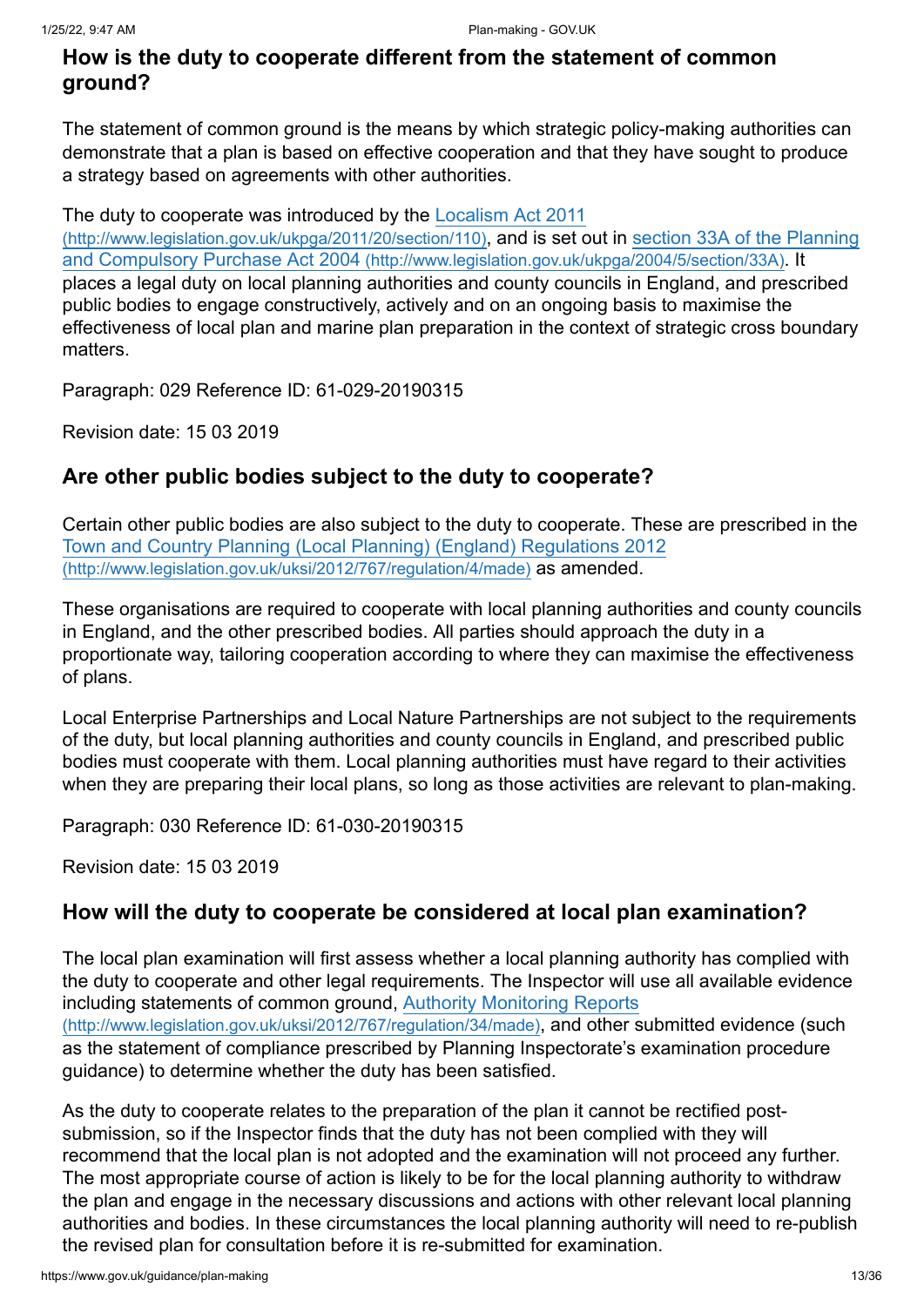If the Inspector finds that the duty and other legal requirements have been complied with, the examination will then test whether the local plan is sound.

Paragraph: 031 Reference ID: 61-031-20190315

Revision date: 15 03 2019

# **How can 2 or more strategic policy-making authorities cooperate on local plan preparation to satisfy the duty to cooperate?**

[Section 33A\(6\) of the Planning and Compulsory Purchase Act 2004](http://www.legislation.gov.uk/ukpga/2004/5/section/33A)

(http://www.legislation.gov.uk/ukpga/2004/5/section/33A) enables local planning authorities and other public bodies to consider entering into agreements on joint approaches, so local planning authorities should demonstrate this has been considered at examination. Local planning [authorities can agree to prepare a joint plan with neighbouring authorities under section 28 of the](http://www.legislation.gov.uk/ukpga/2004/5/section/28) Planning and Compulsory Purchase Act 2004 (http://www.legislation.gov.uk/ukpga/2004/5/section/28), [or form a joint committee \(to include one or more county councils\) under section 29 of the](http://www.legislation.gov.uk/ukpga/2004/5/section/29) Planning and Compulsory Purchase Act 2004 (http://www.legislation.gov.uk/ukpga/2004/5/section/29).

If plans are not being brought forward at the same time, authorities can enter into formal agreements, which are expected to be set out in a statement of common ground.

Paragraph: 032 Reference ID: 61-032-20190315

Revision date: 15 03 2019

# **Does the duty to cooperate apply in London, and other combined authority areas?**

The duty to cooperate applies in London, and other combined authority areas. Within these areas local planning authorities are required to cooperate with each other, county councils, other local planning authorities outside the combined authority area, and prescribed public bodies. The degree of cooperation needed between these parties will depend on the extent to which strategic matters have already been addressed in the spatial development strategy.

Paragraph: 033 Reference ID: 61-033-20190315

Revision date: 15 03 2019

# **Does the Duty to Co-operate apply to plan reviews and plan updates?**

Local planning authorities need to comply with the Duty to Co-operate when revising their development plan documents and reviewing whether they remain up to date.

Section 33A(3)of the Planning and Compulsory Purchase Act 2004 sets out the activities which bodies subject to the duty to co-operate must co-operate on. Paragraph (3)(d) of section 33A of that Act provides that such bodies will be subject to the duty when undertaking activities that can reasonably be considered to prepare the way for the preparation of development plan documents, marine plans and other local development documents. Plan reviews prepare the way for the preparation of such documents as they involve an assessment of whether policies in a plan need updating.

Plans are required to set out strategic policies that address strategic priorities. These may include cross-boundary matters, including issues such as whether an authority is able to meet all its housing need. Given the direct implications of plan reviews in enabling such matters to be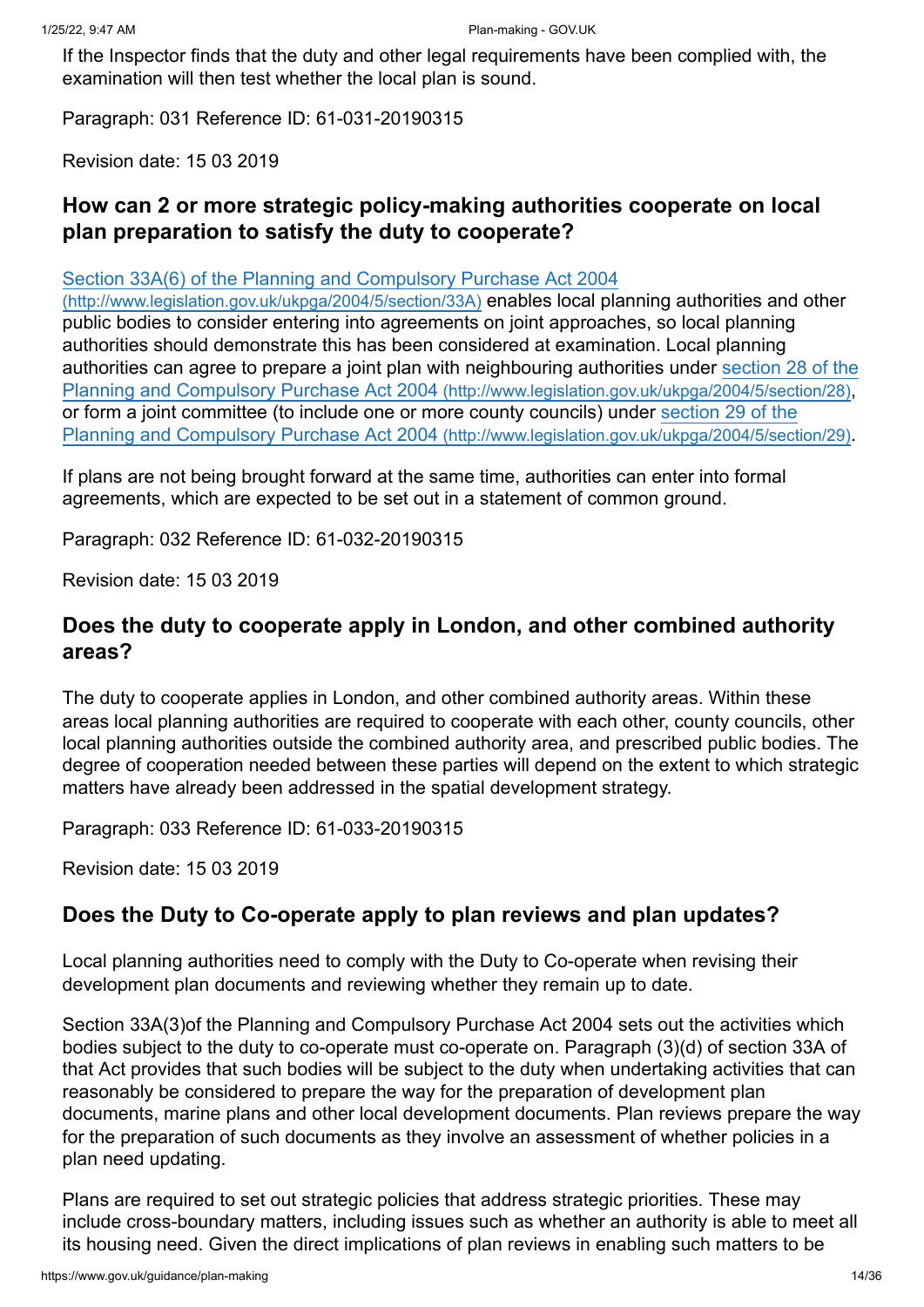addressed through the updating of policies, it is important that the bodies subject to the Duty to Co-operate have an opportunity to engage in both how plan reviews are undertaken and the review of the plan. Engagement with neighbouring authorities and prescribed bodies needs to occur before a final decision on whether to update policies in a plan is made, as such engagement may influence that decision.

The level of co-operation is expected to be proportionate to the task and should not unduly delay the plan review. For example, an authority may set out how they propose to review the policies in their plan and when and how neighbouring authorities and prescribed bodies will be engaged. A record of how authorities will be engaged in the review of plans and of where agreement has or hasn't been reached on the need to update a policy or policies can be set out in the Statement of Common Ground.

Paragraph: 075 Reference ID: 61-075-20190723

Revision date: 23 07 2019

#### <span id="page-14-0"></span>**Plan reviews**

Paragraph: 061 deleted

Revision date: 23 07 2019

#### **How often should a plan or policies be reviewed?**

To be effective plans need to be kept up-to-date. The National Planning Policy Framework states policies in local plans and spatial development strategies, should be reviewed to assess whether [they need updating at least once every 5 years, and should then be updated as necessary](https://gov.uk/guidance/national-planning-policy-framework/5-Delivering-a-sufficient-supply-of-homes#para73) (https://gov.uk/guidance/national-planning-policy-framework/5-Delivering-a-sufficient-supply-ofhomes#para73).

[Under regulation 10A of The Town and Country Planning \(Local Planning\) \(England\) Regulations](http://www.legislation.gov.uk/uksi/2017/1244/regulation/4/made) 2012 (as amended) (http://www.legislation.gov.uk/uksi/2017/1244/regulation/4/made) local planning authorities must review local plans, and Statements of Community Involvement at least once every 5 years from their adoption date to ensure that policies remain relevant and effectively address the needs of the local community. Most plans are likely to require updating in whole or in part at least every 5 years. Reviews should be proportionate to the issues in hand. Plans may be found sound conditional upon a plan update in whole or in part within 5 years of the date of adoption. Where a review was undertaken prior to publication of the Framework (27 July 2018) but within the last 5 years, then that plan will continue to constitute the up-to-date plan policies unless there have been significant changes as outlined below.

There will be occasions where there are significant changes in circumstances which may mean it is necessary to review the relevant strategic policies earlier than the statutory minimum of 5 years, for example, where new cross-boundary matters arise. Local housing need will be considered to have changed significantly where a plan has been adopted prior to the standard method being implemented, on the basis of a number that is significantly below the number generated using the standard method, or has been subject to a cap where the plan has been adopted using the standard method. This is to ensure that all housing need is planned for a quickly as reasonably possible.

Paragraph: 062 Reference ID: 61-062-20190315

Revision date: 15 03 2019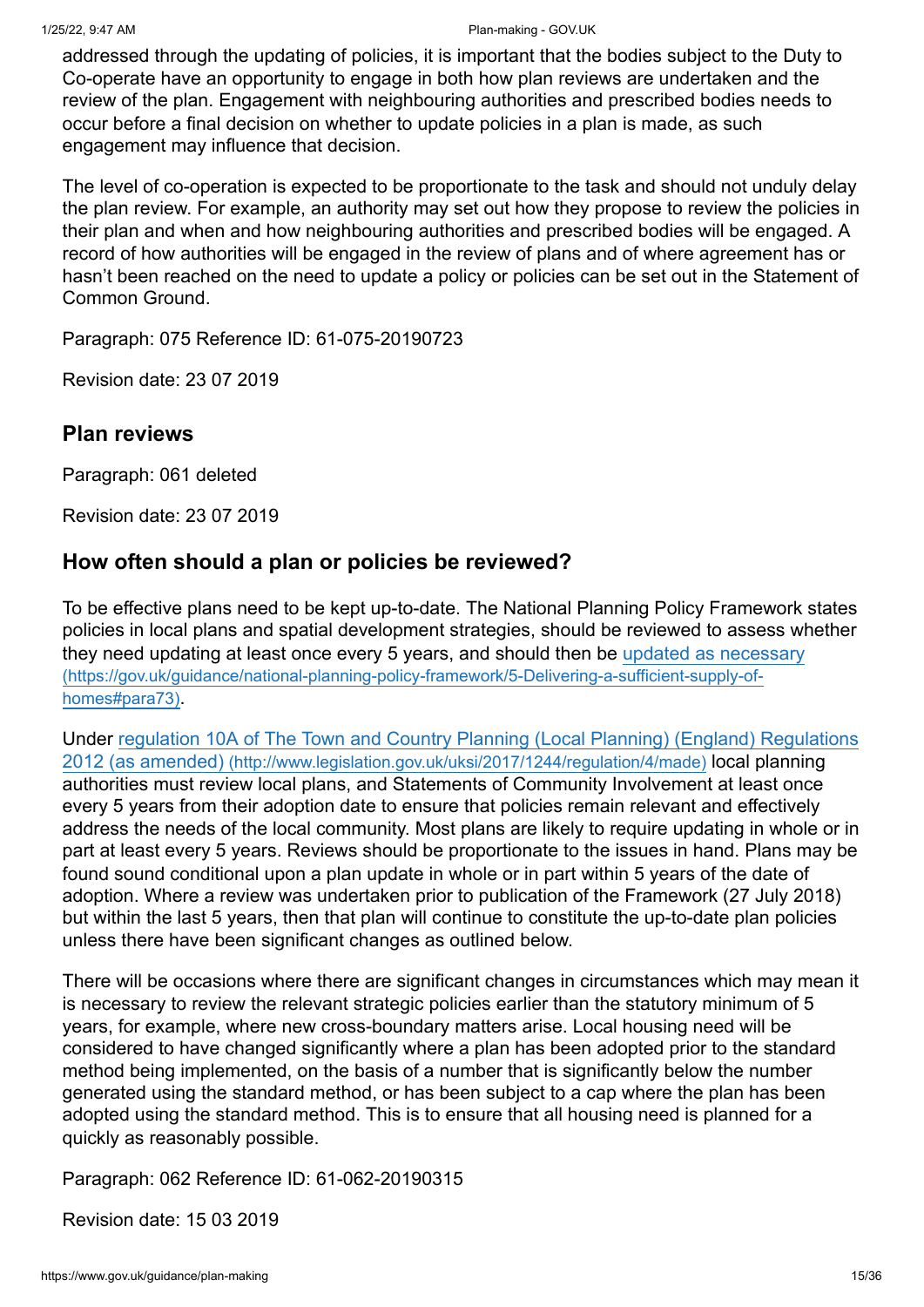#### **What documents does the requirement to review apply to?**

The requirement to review applies to all development plan documents, including local plans (which would include those containing strategic or non-strategic policies) and in addition, to Statements of Community Involvement. While not a statutory requirement, the National Planning Policy Framework expects the same approach to be taken with spatial development strategies.

Paragraph: 063 Reference ID: 61-063-20190315

Revision date: 15 03 2019

# **Are policies considered out-of-date if they are not updated after 5 years?**

The National Planning Policy Framework is clear that strategic policies should be prepared over [a minimum 15 year period and a local planning authority should be planning for the full plan](https://www.gov.uk/guidance/climate-change#how-can-local-planning-authorities-identify-appropriate-mitigation-measures-in-plan-making) period (https://www.gov.uk/guidance/climate-change#how-can-local-planning-authorities-identifyappropriate-mitigation-measures-in-plan-making). Policies age at different rates according to local circumstances and a plan does not become out-of-date automatically after 5 years. The review process is a method to ensure that a plan and the policies within remains effective. Applications for planning permission must be determined in accordance with the development plan unless material considerations indicate otherwise. Due weight should be given to relevant policies in existing plans according to their consistency with the National Planning Policy Framework. It will be up to the decision-maker to decide the weight to give to the policies.

Paragraph: 064 Reference ID: 61-064-20190315

Revision date: 15 03 2019

# **What can authorities consider when determining whether a plan or policies within a plan should be updated?**

The authority can consider information such as (but not exclusively):

- conformity with national planning policy;
- changes to local circumstances; such as a change in Local Housing Need;
- their Housing Delivery Test performance:
- whether the authority can demonstrate a 5 year supply of deliverable sites for housing;
- whether issues have arisen that may impact on the deliverability of key site allocations;
- their appeals performance;
- success of policies against indicators in the Development Plan as set out in their Authority Monitoring Report;
- the impact of changes to higher tier plans:
- plan-making activity by other authorities, such as whether they have identified that they are unable to meet all their housing need;
- significant economic changes that may impact on viability.; and
- whether any new social, environmental or economic priorities may have arisen.

Paragraph: 065 Reference ID: 61-065-20190723

Revision date: 23 07 2019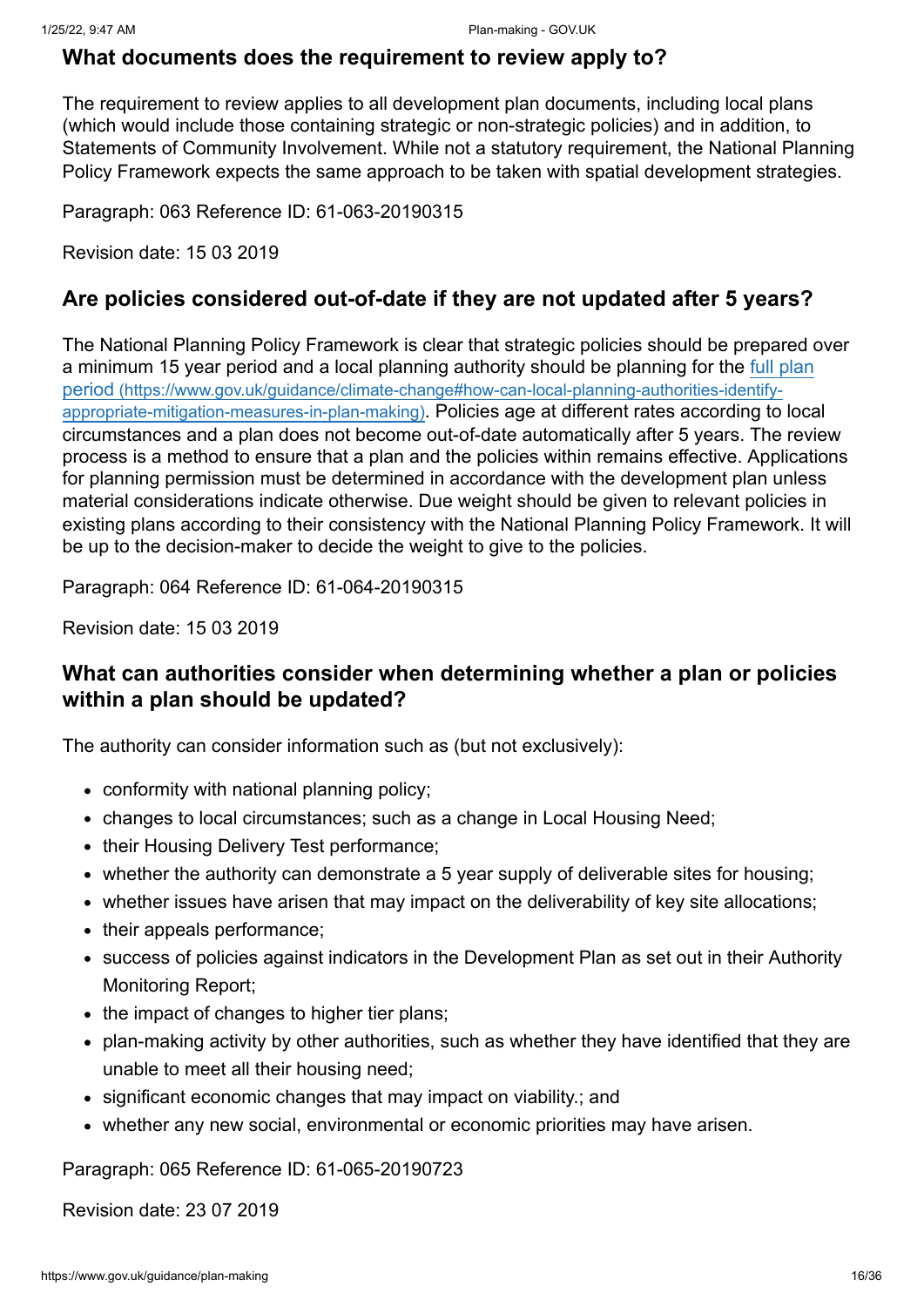# **What are the implications for measuring the Housing Delivery Test in circumstances where the strategic policies need updating?**

Where an authority's housing requirement figure is more than 5 years old and needs updating, the Housing Delivery Test measurement rule book

[\(https://www.gov.uk/government/publications/housing-delivery-test-measurement-rule-book\)](https://www.gov.uk/government/publications/housing-delivery-test-measurement-rule-book) sets out the target that will apply. For a local planning authority, this will be the local housing need figure (or projected household growth from years 2015 to 2018), if the adjusted delivery of housing falls [below this figure, then certain consequences will apply as set out in the Housing Delivery Test](https://www.gov.uk/government/publications/housing-delivery-test-measurement-rule-book) guidance (https://www.gov.uk/government/publications/housing-delivery-test-measurement-rule-book).

Paragraph: 066 Reference ID: 61-066-20190315

Revision date: 15 03 2019

# **What are the implications for measuring 5 year supply of housing sites, in circumstances where the strategic policies need updating?**

Local planning authorities should identify and update annually a supply of specific deliverable sites sufficient to provide a minimum of 5 years' worth of housing against their local housing need in circumstances where strategic policies are more than 5 years old and need updating. The Framework makes clear that the presumption in favour of sustainable development should apply where an authority cannot demonstrate a 5 year supply of deliverable housing sites.

Paragraph: 067 Reference ID: 61-067-20190315

Revision date: 15 03 2019

# **What evidence is required when carrying out a review?**

A local planning authority may need to gather new evidence to inform their review. Proportionate, relevant and up-to-date evidence should be used to justify a decision not to update policies. We expect authorities to have due regard to the Duty to Cooperate when to undertaking a review to assess if they need updating.

Paragraph: 068 Reference ID: 61-068-20190723

Revision date: 23 07 2019

# **What is required when updating a plan?**

A local planning authority can review specific policies on an individual basis. Updates to the plan or certain policies within it must follow the plan-making procedure; including preparation, publication, and examination by the Planning Inspectorate on behalf of the Secretary of State.

Paragraph: 069 Reference ID: 61-069-20190723

Revision date: 23 07 2019

# **What is the process for publishing reasons not to update policies?**

If a local planning authority decides that they do not need to update their policies, they must publish the reasons for this decision within 5 years of the adoption date of the plan. A local planning authority will not necessarily need to revise their entire plan in whole and may publish a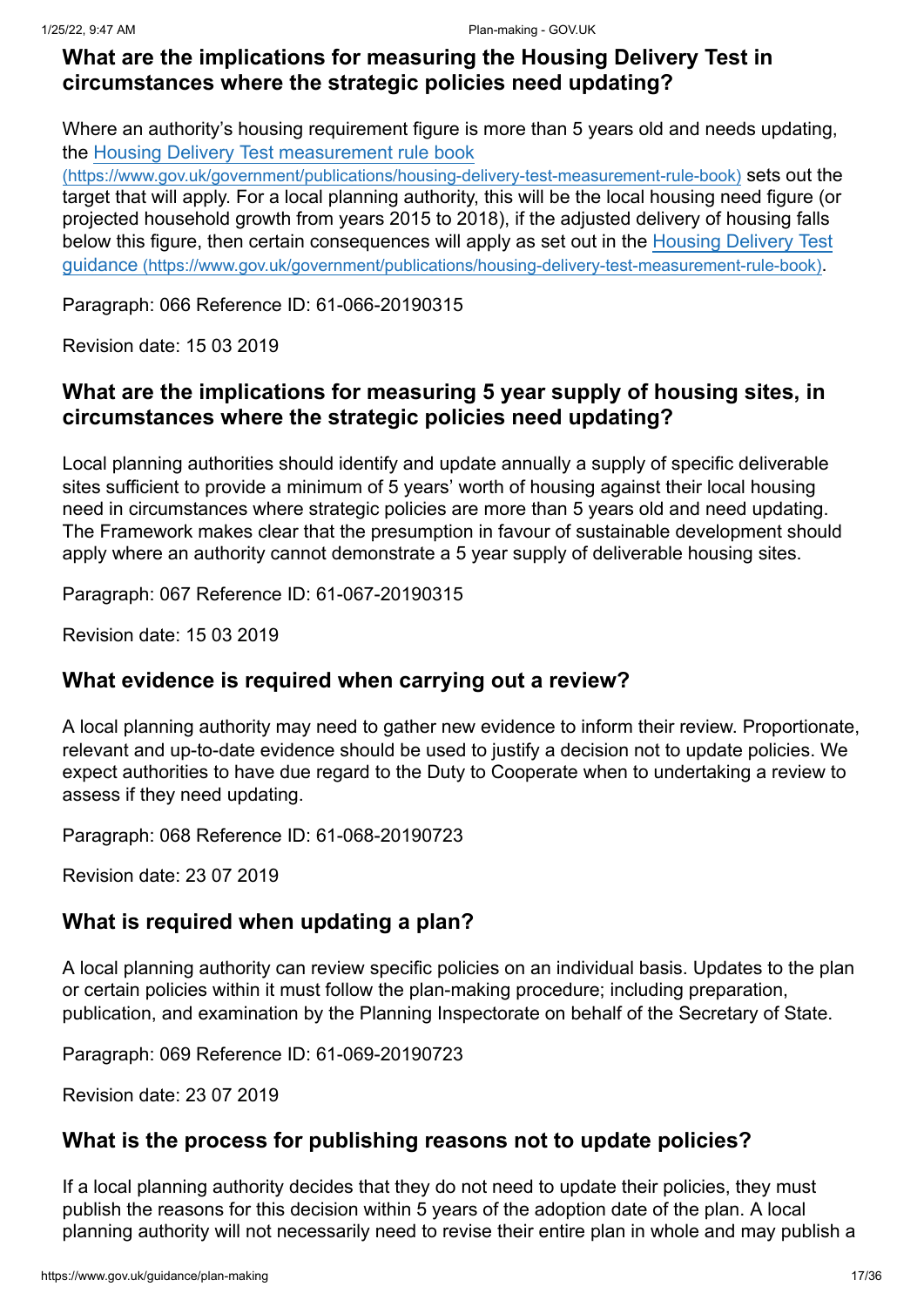list of which policies they will update and which policies they consider do not need updating.

Paragraph: 070 Reference ID: 61-070-20190315

Revision date:15 03 2019

# **How do the review requirements apply to Statements of Community Involvement?**

Local planning authorities must review their Statements of Community Involvement every 5 years from the adoption date. It is important that Statements of Community Involvement are kept up-todate to ensure effective community involvement at all stages of the planning process. Therefore, a local planning authority should regularly review and update their Statement of Community Involvement to reflect any changes to engagement.

A local planning authority may review and update their Statement of Community Involvement at the same time as reviewing and updating a plan to reflect what action is taken to involve the community in any change to the plan.

Paragraph: 071 Reference ID: 61-071-20190315

Revision date: 15 03 2019

# **Do neighbourhood plans have to be reviewed every 5 years?**

The requirement to review local plans at least every 5 years, does not apply to neighbourhood plans. However, individual policies in a neighbourhood plan may become out of date, for example if they conflict with policies in a plan that is adopted after the neighbourhood plan becomes part of the development plan. In these cases, the more recent policy takes precedence. In addition, where a policy has been in force for a period of time, other material considerations may be given greater weight in planning decisions as the evidence base for the plan policy becomes less robust. In such cases, the qualifying body may give serious consideration to [whether it is an appropriate time to review and to update their neighbourhood plan, or part of it](https://www.gov.uk/guidance/neighbourhood-planning--2#updating-neighbourhood-plan) (https://www.gov.uk/guidance/neighbourhood-planning--2#updating-neighbourhood-plan) in order to keep it in general conformity with the most recent plan, and so the individual policies within the neighbourhood plan continue to be effective.

Paragraph: 072 Reference ID: 61-072-20190315

Revision date: 15 03 2019

# **What is the role of the Authority Monitoring Report?**

Local planning authorities must publish information at least annually that shows progress with local plan preparation, reports any activity relating to the duty to cooperate, any information collected which relates to indicators in the plan, and any policies which are not being implemented. Local planning authorities can also use the Authority Monitoring Report to provide up-to-date information on the implementation of any neighbourhood plans that have been brought into force, and monitor the provision of housing for older and disabled people. It can help inform if there is a need to undertake a partial or full update of the local plan, when carrying out a review at least every 5 years from the adoption date.

[This information should be made available publicly. Regulation 34 of the Town and Country](http://www.legislation.gov.uk/uksi/2012/767/regulation/34/made) Planning (Local Planning) (England) Regulations 2012 (http://www.legislation.gov.uk/uksi/2012/767/regulation/34/made) sets out what information the reports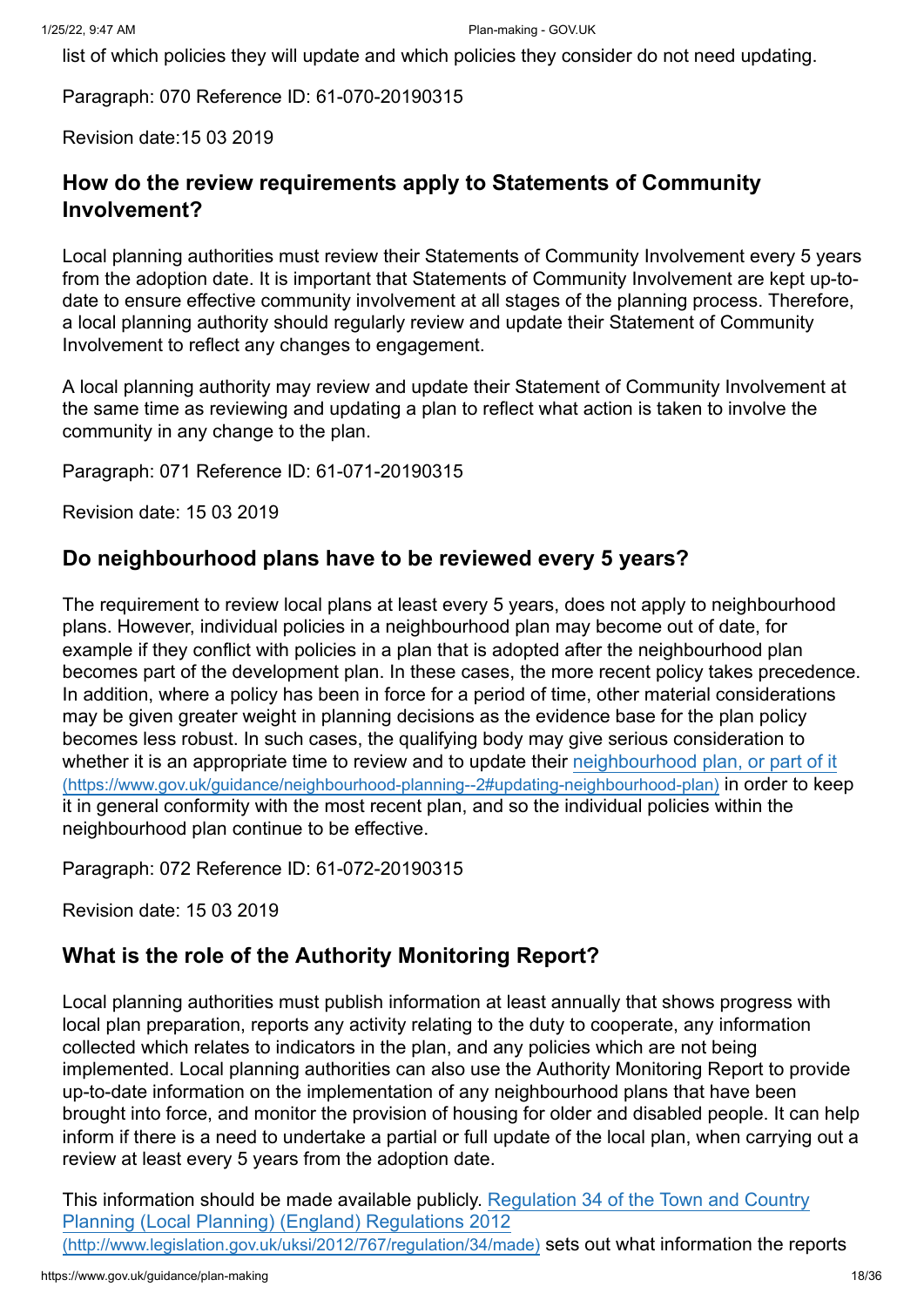must contain. The reports can include other information, for example, the reports can draw on Infrastructure Funding Statements to highlight the contributions made by development, including section 106 planning obligations, Community Infrastructure Levy and New Homes Bonus payments, and how these have been used.

Paragraph: 073 Reference ID: 61-073-20190315

Revision date: 15 03 2019

# <span id="page-18-0"></span>**Evidence base**

# **How are local plans produced?**

Authorities preparing local plans should assess future needs and opportunities for their area, explore and identify options for addressing these, and then set out a preferred approach (except where this has already been dealt with through a spatial development strategy). This involves [gathering evidence, carrying out a Sustainability Appraisal](https://www.gov.uk/guidance/strategic-environmental-assessment-and-sustainability-appraisal) (https://www.gov.uk/guidance/strategicenvironmental-assessment-and-sustainability-appraisal) to inform the preparation of local plans and effective engagement and consultation with local communities, businesses and other interested parties.

There is considerable flexibility open to local planning authorities in how they carry out the initial [stages of local plan production, provided they comply with the specific requirements in regulation](http://www.legislation.gov.uk/uksi/2012/767/regulation/18/made) 18 of the Town and Country Planning (Local Planning) (England) Regulations 2012 (http://www.legislation.gov.uk/uksi/2012/767/regulation/18/made), ('the Local Plan Regulations') on consultation, and with the commitments in their Statement of Community Involvement. It is important to make clear how any consultation fits within the wider local plan process.

Local planning authorities must make available each of the proposed submission documents that they intend to submit to the Planning Inspectorate for examination to enable representations to [come forward that can be considered at examination, under regulation 19 of the the Local Plan](http://www.legislation.gov.uk/uksi/2012/767/regulation/19/made) Regulations (http://www.legislation.gov.uk/uksi/2012/767/regulation/19/made).

Paragraph: 034 Reference ID: 61-034-20190315

Revision date: 15 03 2019

# **How should local planning authorities keep communities informed of evidence gathering and plan-making?**

Local planning authorities must publicise and keep up-to-date their timetable for producing their local plan. This information is contained within a Local Development Scheme, which local planning authorities should publish on their website and must keep up-to-date. Local Development Schemes must also be produced in compliance with any data standard for this purpose published by MHCLG. A Local Development Scheme is expected to be reviewed and updated at least annually but may need updating more frequently if there are any significant changes in the timescales or the plans being prepared. Up-to-date and accessible reporting on the Local Development Scheme in an Authority's Monitoring Report is an important way in which authorities can keep communities informed of plan making activity.

Local planning authorities must set out in their Statement of Community Involvement how they [will engage communities on the preliminary stages of plan-making](http://www.legislation.gov.uk/ukpga/2017/20/section/13) [\(http://www.legislation.gov.uk/ukpga/2017/20/section/13\)](http://www.legislation.gov.uk/ukpga/2004/5/section/13), specifically survey stage [\(http://www.legislation.gov.uk/ukpga/2004/5/section/13\)](http://www.legislation.gov.uk/ukpga/2004/5/section/15) and Local Development Scheme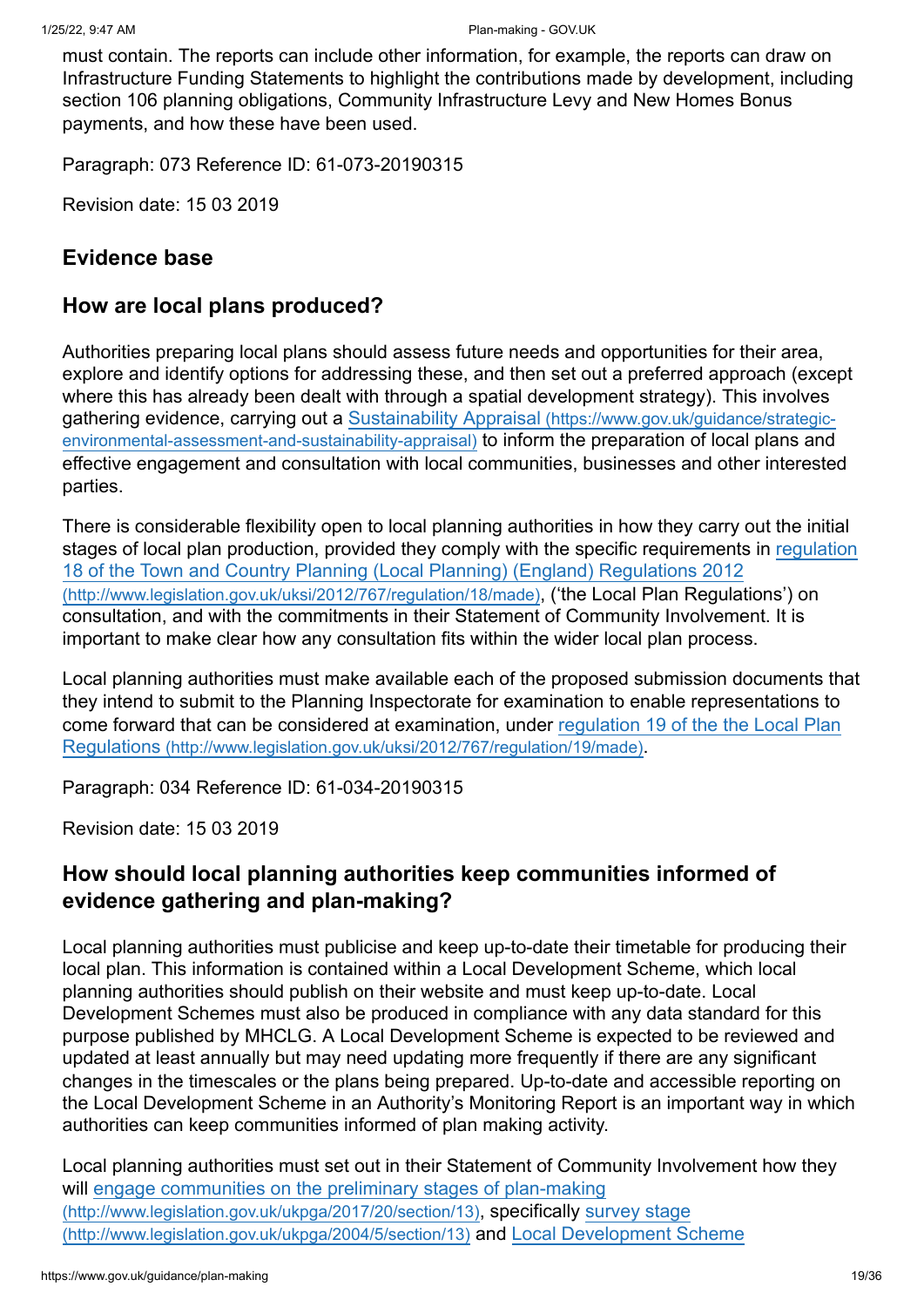[\(http://www.legislation.gov.uk/ukpga/2004/5/section/15\)](http://www.legislation.gov.uk/ukpga/2004/5/section/15). This does not apply to those plans which have passed Regulation 18(1) stage of the Town and Country Planning (Local Planning) (England) Regulations 2012 before 31 July 2018 in respect of that particular plan/ Statement of Community Involvement.

Local planning authorities must also set out their policies for giving advice or assistance to qualifying bodies to facilitate proposals for neighbourhood plans (including any modifications) or orders. Where authorities have evidence that might need to be considered by neighbouring authorities when producing or updating plans, they should share this at the earliest opportunity. [This will help communities bringing forward neighbourhood plans](https://www.gov.uk/guidance/neighbourhood-planning--2) (https://www.gov.uk/guidance/neighbourhood-planning--2), who may be able to use this evidence to inform the preparation of their own plans.

There is no requirement for local planning authorities to consult when reviewing and updating their Statement of Community Involvement. We would encourage authorities to publish documents forming part of their evidence base as they are completed on their website in an accessible format, rather than waiting until options are published or a local plan is published for representations, to keep communities informed and involved. We would encourage authorities to use social media tools and other platforms to communicate with communities, where appropriate.

Authorities are expected to be mindful of the need to produce concise, visual evidence, written in plain English to help ensure that it is easily accessible to local communities, to avoid them becoming disengaged with the process.

Paragraph: 035 Reference ID: 61-035-20190723

Revision date: 23 07 2019

# **How should a local plan reflect the presumption in favour of sustainable development?**

Paragraph 11 of the National Planning Policy Framework indicates that Local Plans should [reflect the presumption in favour of sustainable development](https://www.gov.uk/guidance/national-planning-policy-framework/2-achieving-sustainable-development#para11) (https://www.gov.uk/guidance/nationalplanning-policy-framework/2-achieving-sustainable-development#para11). This should be done by identifying and providing for objectively assessed needs and by indicating how the presumption will be applied locally. However, there is no need for a plan to directly replicate the wording in paragraph 11 in a policy.

Paragraph: 036 Reference ID: 61-036-20190723

Revision date: 23 07 2019

# **What roles do Sustainability Appraisal and Habitats Assessment play?**

[Every local plan must be informed and accompanied by a Sustainability Appraisal](https://www.gov.uk/guidance/strategic-environmental-assessment-and-sustainability-appraisal) (https://www.gov.uk/guidance/strategic-environmental-assessment-and-sustainability-appraisal). This allows the potential environmental, economic and social impacts of the proposals to be systematically taken into account, and should play a key role throughout the plan-making process. The Sustainability Appraisal plays an important part in demonstrating that the local plan reflects sustainability objectives and has considered reasonable alternatives. The Sustainability Appraisal should incorporate a Strategic Environmental Assessment [\(https://www.gov.uk/guidance/strategic-environmental-assessment-and-sustainability-appraisal\)](https://www.gov.uk/guidance/strategic-environmental-assessment-and-sustainability-appraisal) to meet the statutory requirement for certain plans and programmes to be subject to a process of 'environmental assessment'.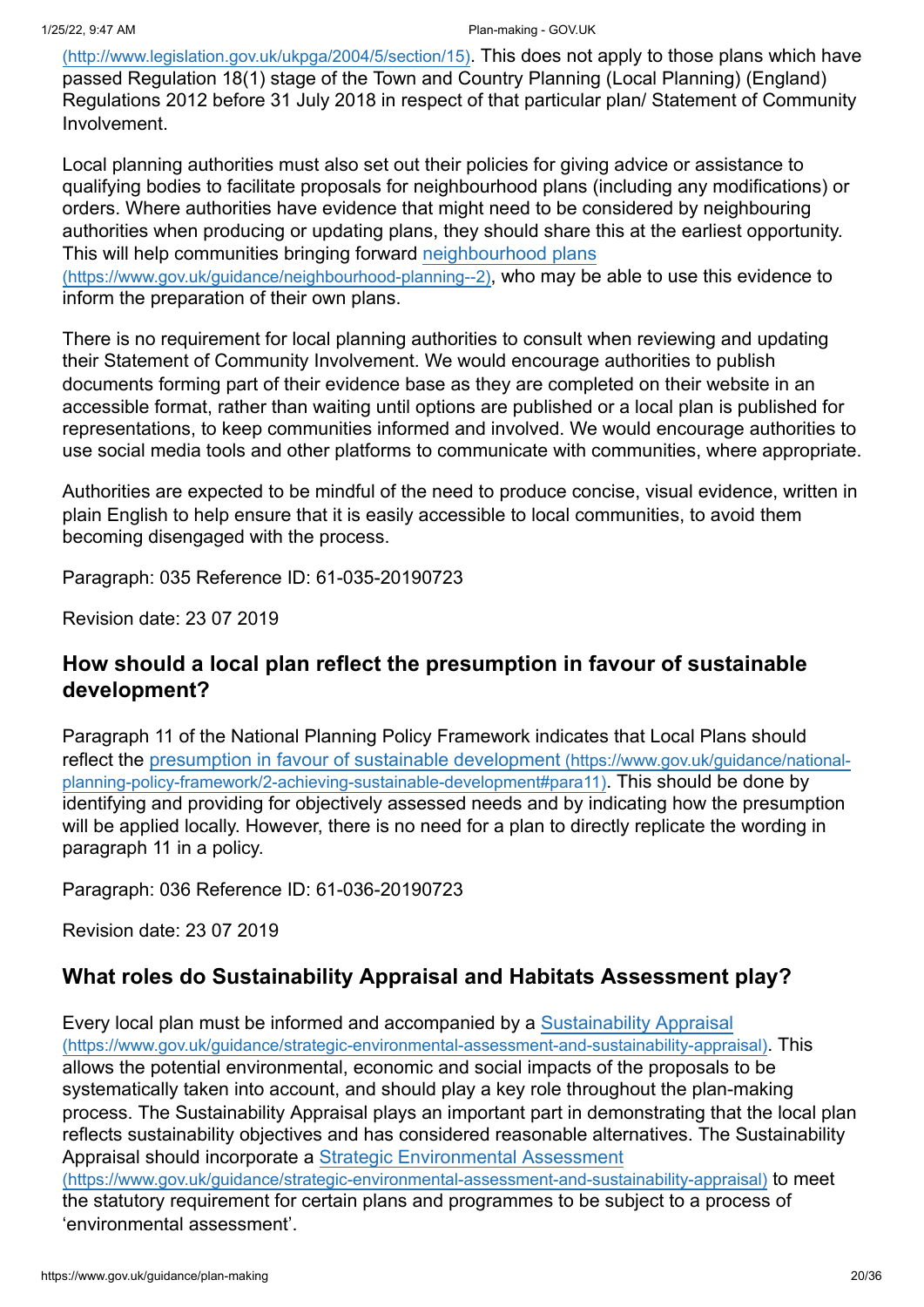The local plan may also require a Habitats Regulations Assessment [\(https://www.gov.uk/guidance/national-planning-policy-framework/annex-2-glossary\)](https://www.gov.uk/guidance/national-planning-policy-framework/annex-2-glossary) if it is considered [likely to have significant effects on habitats sites](https://www.gov.uk/guidance/neighbourhood-planning--2#environmental-assessment-required) (https://www.gov.uk/guidance/neighbourhoodplanning--2#environmental-assessment-required) or species located in the local planning authority's [area or in its vicinity, as set out in the Conservation of Habitats and Species Regulations 2017](http://www.legislation.gov.uk/uksi/2017/1012/contents/made) (http://www.legislation.gov.uk/uksi/2017/1012/contents/made).

Paragraph: 037 Reference ID: 61-037-20190315

Revision date: 15 03 2019

# **How can strategic policy-making authorities gather evidence needed to justify policies?**

Policies need to be justified. Evidence to underpin policies can be taken from a wide variety of sources, including the Authority Monitoring Report and planning application and appeal decisions. Strategic policy-making authorities will need to consider carefully the need to commission evidence that will add delay and cost to plan production. Wherever possible, authorities may wish to prepare evidence in-house or jointly to speed up the process, and obtain best value for the taxpayer. Strategic policy-making authorities may wish to seek advice on this, for example, from the Planning Advisory Service as part of their ongoing plan-making support.

The evidence needs to inform what is in the plan and shape its development rather than being collected retrospectively. Strategic policy-making authorities may wish to consider ensuring that their assessment of and strategies for housing, employment and other uses are integrated, and that they take account of relevant market signals.

Wherever possible, assessments can share the same evidence base and be conducted over similar timescales, but strategic policy-making authorities need to take care to ensure that the purposes and statutory requirements of different assessment processes are respected.

Assessments should be proportionate, and should not repeat policy assessment that has already been undertaken. Wherever possible, strategic policy-making authorities should consider how the preparation of any assessment will contribute to the plan's evidence base. The process should be started early in the plan-making process and key stakeholders should be consulted in identifying the issues and any relevant data that the assessment must cover.

Paragraph: 038 Reference ID: 61-038-20190315

Revision date: 15 03 2019

# **What are the steps in gathering evidence to plan for housing?**

Strategic policy-making authorities will need a clear understanding of housing needs in their area. The steps in building up this evidence include:

- establishing the overall housing need (conducted using the standard methodology unless [exceptional circumstances justify an alternative - see local housing need guidance](https://www.gov.uk/guidance/housing-and-economic-development-needs-assessments) (https://www.gov.uk/guidance/housing-and-economic-development-needs-assessments));
- identifying the housing need of specific groups:
- working with neighbouring authorities and key stakeholders to establish the housing market area, or geography which is the most appropriate to prepare policies for meeting housing need across local authority boundaries;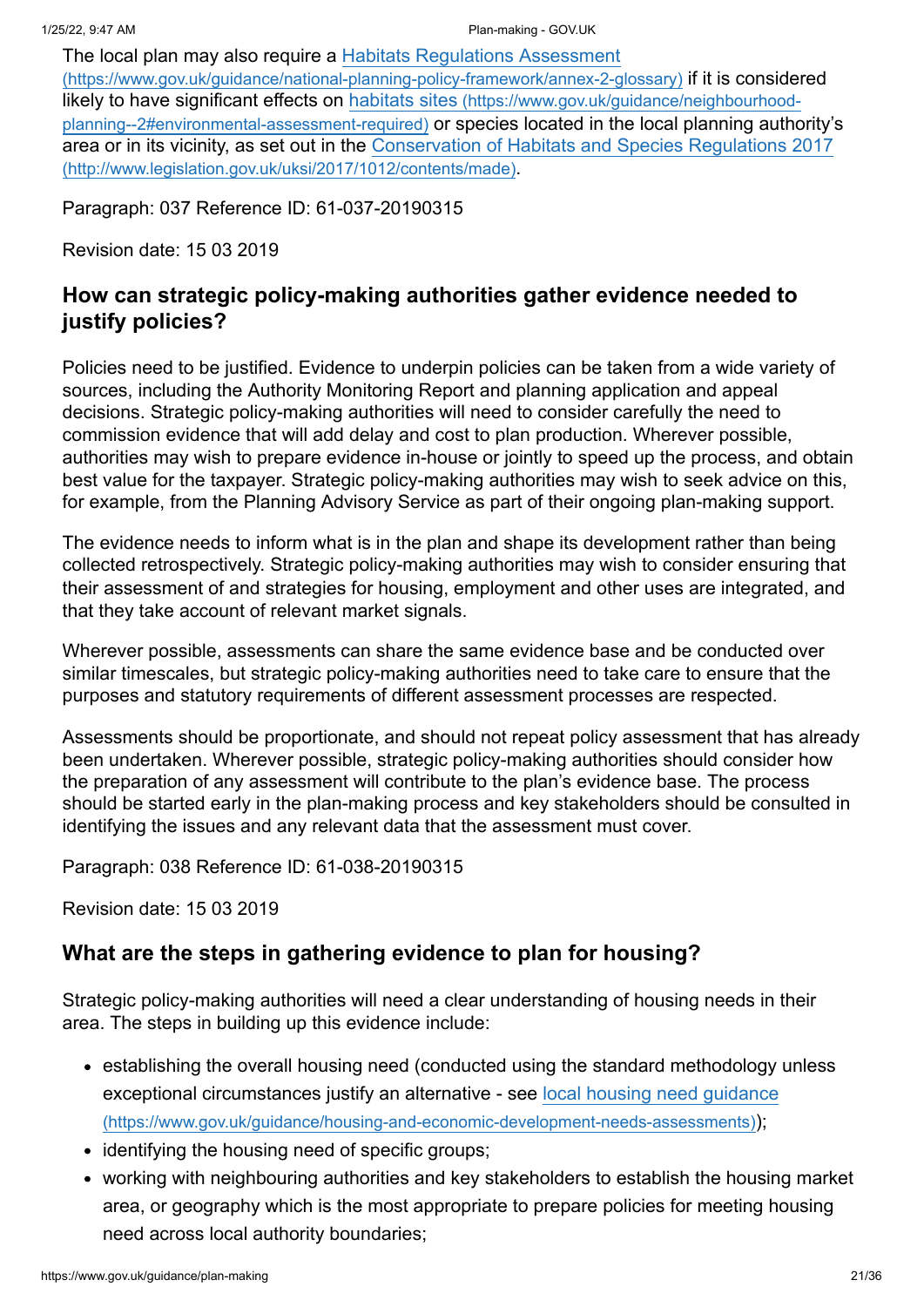Authorities can use this evidence to:

- prepare or update their Strategic Housing Land Availability Assessment jointly with the authorities within the defined area or individually to establish realistic assumptions about the suitability, availability, and achievability (including economic viability) of land to meet the identified need for housing over the plan period, including robust evidence of deliverability for those sites identified for the first 5 years of the Plan
- prepare a viability assessment in accordance with quidance to ensure that policies are realistic and the total cost of all relevant policies is not of a scale that will make the plan undeliverable.

Paragraph: 039 Reference ID: 61-039-20190315

Revision date: 15 03 2019

# **What are the steps in gathering evidence to plan for business?**

Strategic policy-making authorities will need a clear understanding of business requirements in their area. The steps in building up this evidence include:

- working together with county and neighbouring authorities, Mayors, combined authorities and with Local Enterprise Partnerships to define the most appropriate geography to prepare policies for employment;
- preparing and maintaining a robust evidence base to understand both existing business needs and likely changes in the market, with reference to local industrial strategies where relevant; and
- engaging with the business community to understand their changing needs and identify and address barriers to investment, including a lack of housing, infrastructure or viability.

Paragraph: 040 Reference ID: 61-040-20190315

Revision date: 15 03 2019

#### **How can authorities use this evidence base to plan for business?**

Authorities can use this evidence to assess:

- the need for land or floorspace for economic development, including both the quantitative and qualitative needs for all foreseeable types of economic activity over the plan period, including for retail and leisure development;
- the existing and future supply of land available for economic development and its suitability to meet the identified needs. This should be undertaken at the same time as, or combined with, Strategic Housing Land Availability Assessments and should include a reappraisal of the suitability of previously allocated land.
- the likely availability and achievability of employment-led development, taking into account market signals;
- the role, capacity and function of town centres and the relationship between them, including any trends in the performance of centres;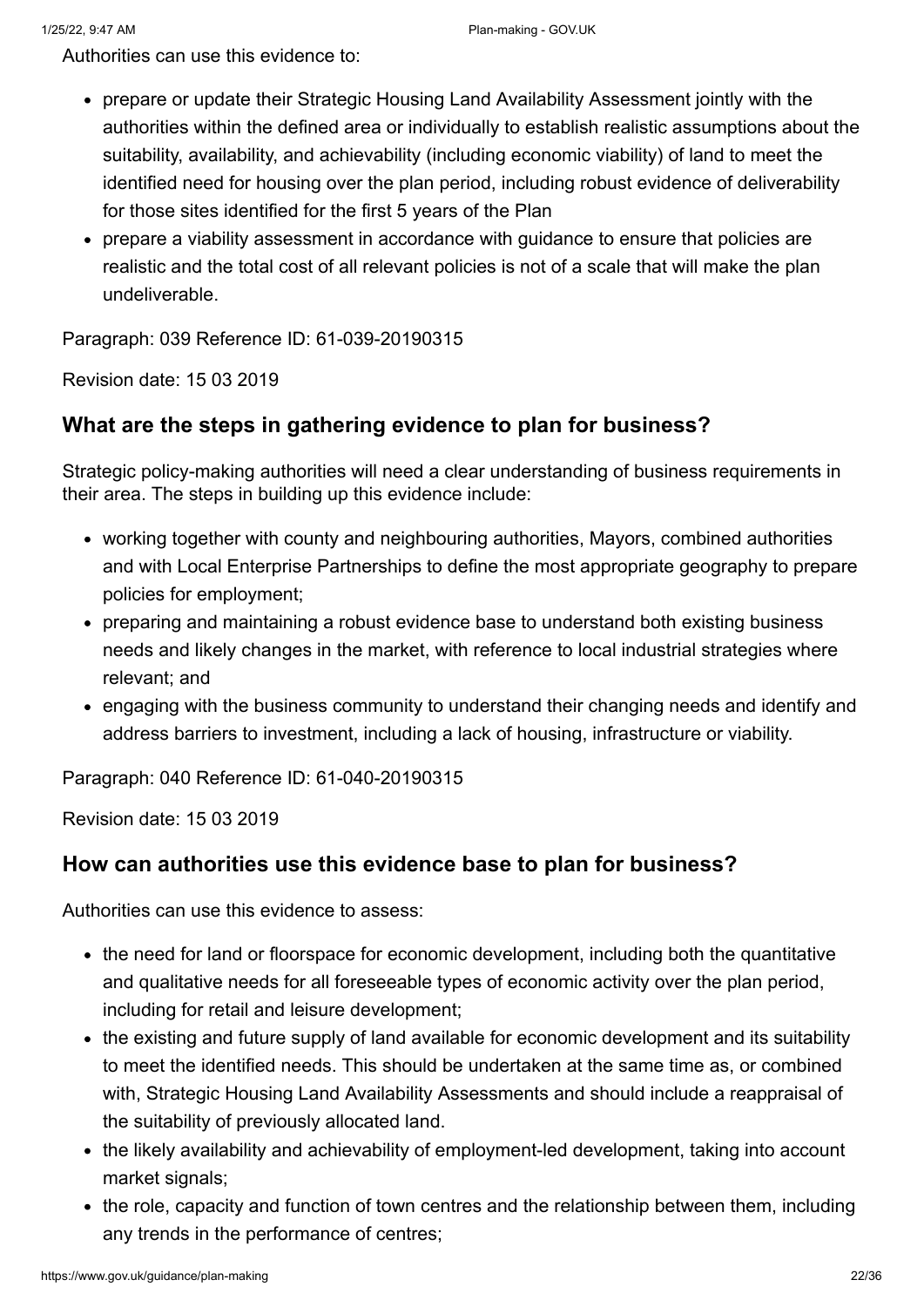- locations of deprivation which may benefit from planned remedial action; and
- the needs of the farming and food production industries, including the location and extent of the best and most versatile agricultural land [\(https://www.gov.uk/government/publications/agricultural-land-assess-proposals-for](https://www.gov.uk/government/publications/agricultural-land-assess-proposals-for-development/guide-to-assessing-development-proposals-on-agricultural-land)development/guide-to-assessing-development-proposals-on-agricultural-land), and the ways in which planning could support investment in those industries.

Paragraph: 041 Reference ID: 61-041-20190315

Revision date: 15 03 2019

# **What are the steps in gathering evidence to plan for defence, national security, counter-terrorism and resilience?**

Strategic policy-making authorities will, where appropriate, need to:

- work with the police and other relevant security agencies to develop and implement a local strategy to guide proposals for appropriate security measures at public buildings and spaces;
- work with local police Counter-Terrorism Security Advisers, Crime Prevention Design Advisers, Designing Out Crime Officers, and Architectural Liaison Officers where appropriate, to ensure that they inform them of planning applications concerning the development of crowded places, transport hubs and critical infrastructure;
- involve police and appropriate design advisers in the preparation of site allocations in emerging plans; and
- [work with the Ministry of Defence's Defence Infrastructure Organisation](https://www.gov.uk/government/organisations/defence-infrastructure-organisation) (https://www.gov.uk/government/organisations/defence-infrastructure-organisation) to ensure that they have and take into account the most up-to-date information about defence and security needs in their area.

Paragraph: 042 Reference ID: 61-042-20190315

Revision date: 15 03 2019

# **What evidence might be needed to plan for the natural environment and biodiversity?**

All planning policies and decisions need to be based on up-to date information about the natural environment and other characteristics of the area including drawing, for example, from River Basin Management Plans, Areas of Outstanding Natural Beauty Management Plans, Green Infrastructure Plans (including environmental net gain and Nature Recovery Networks), Tree and Woodland Strategies, and landscape character assessments. Working with Local Nature Partnerships and other public bodies where appropriate, this should include an assessment of existing and potential components of ecological networks, biodiversity resources and landscapes.

A Sustainability Appraisal (https://www.gov.uk/guidance/strategic-environmental-assessment-andsustainability-appraisal) [which meets the relevant legal requirements on strategic environmen](https://www.gov.uk/guidance/strategic-environmental-assessment-and-sustainability-appraisal)tal assessment should be an integral part of the preparation of spatial development strategies and local plans, and should consider all the likely significant effects on the environment, economic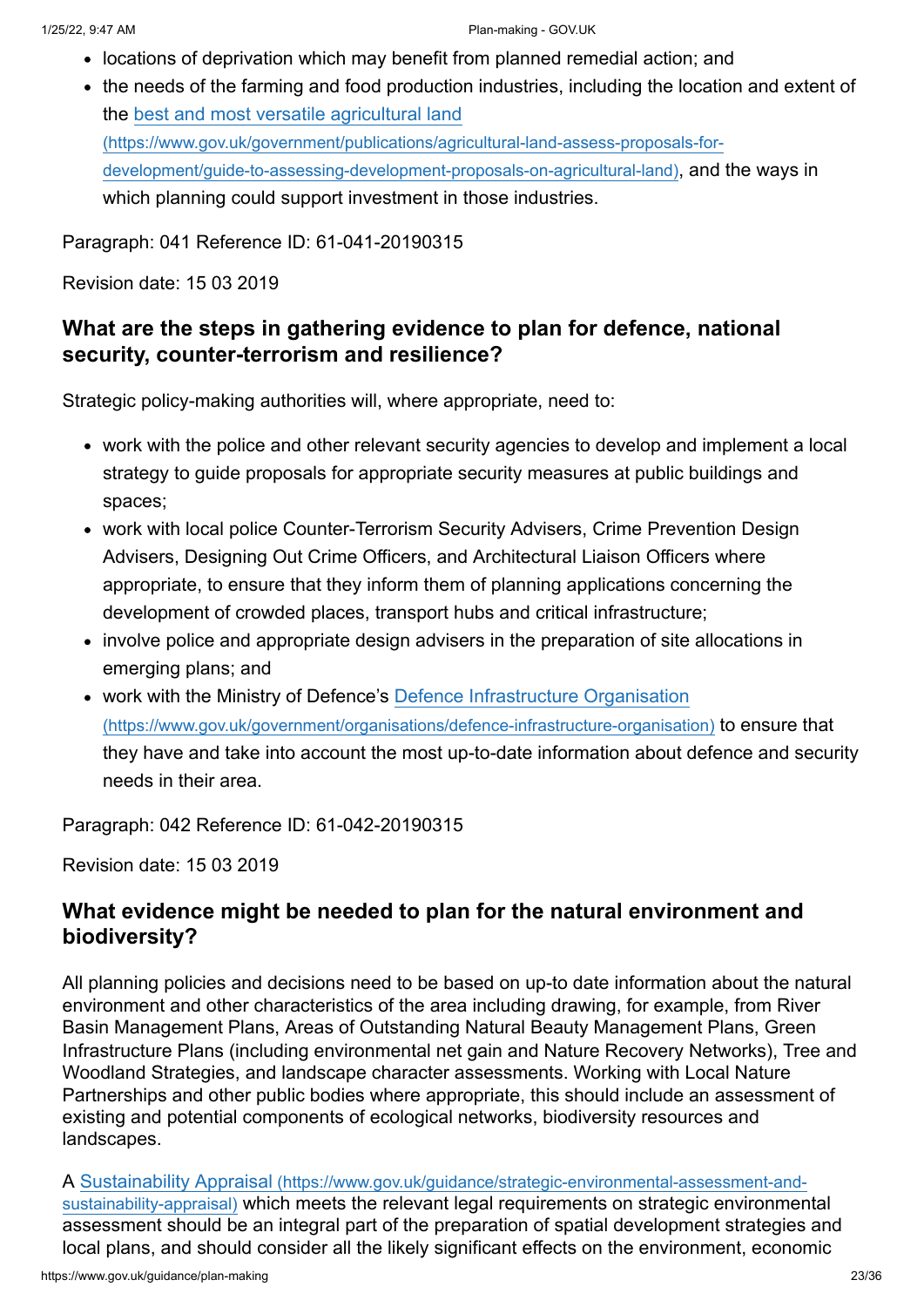and social factors, and inform the strategy being progressed. Where relevant, strategic policymaking authorities will need to take into account the noise generated by existing businesses [when allocating sites, in accordance with the "agent of change" policy set out in the National](https://gov.uk/guidance/national-planning-policy-framework/15-Conserving-and-enhancing-the-natural-environment#para182) Planning Policy Framework (https://gov.uk/guidance/national-planning-policy-framework/15-Conservingand-enhancing-the-natural-environment#para182).

Plans may require a variety of other environmental assessments, such as under the Habitats Regulations where there is a likely significant effect on a Habitats Site (which may not necessarily be within the same local authority area and may include in combination effects).

Paragraph: 043 Reference ID: 61-043-20190315

Revision date: 15 03 2019

# **What evidence might be needed to plan for meeting the challenge of climate change, flooding and coastal change?**

Plans may include: a review of energy provision (to help increase the use and supply of [renewable and low carbon energy and heat\) and climate change mitigation and adaptation](https://www.gov.uk/guidance/climate-change) (https://www.gov.uk/guidance/climate-change); Strategic Flood Risk Assessment and assessments of the physical constraints on land use, such as land instability, contamination and subsidence; Water Resource Management Plans; Groundwater Source Protection Zones; Catchment Management Plans produced by catchment partnerships and strategic work to reduce air pollution effects on habitat if possible (e.g. Shared Nitrogen Action Plans or work coming out of Air Quality Management Areas).

Shoreline Management Plans should inform the evidence base for planning in coastal areas. The prediction of future impacts should include the longer term nature and inherent uncertainty of coastal processes (including coastal landslip), and take account of climate change.

Paragraph: 044 Reference ID: 61-044-20190315

Revision date: 15 03 2019

# **What evidence might be needed to plan for the conservation and enhancement of the Historic environment?**

[Planning policies need to be based on up-to-date evidence about the historic environment](https://www.gov.uk/guidance/conserving-and-enhancing-the-historic-environment#plan-making-historic-environment) (https://www.gov.uk/guidance/conserving-and-enhancing-the-historic-environment#plan-making-historicenvironment) in their area. Strategic policy-making authorities can use this evidence to assess the significance of heritage assets and the contribution they make to their environment and to predict the likelihood of currently unidentified heritage assets being discovered in the future. Authorities may draw on a wide range of evidence sources, including the relevant historic environment record, the National Heritage List for England, conservation area management plans and appraisals, and local consultations that have identified assets of local historic importance.

Where a landscape character assessment is being prepared, strategic policy making authorities may wish to integrate this with assessments of historic landscape character and, for areas where there are major expansion options assessments of landscape sensitivity.

[Good practice advice on the Historic Environment in local plans can be found on Historic](https://historicengland.org.uk/advice/planning/plan-making/) England's website (https://historicengland.org.uk/advice/planning/plan-making/).

Paragraph: 045 Reference ID: 61-045-20190315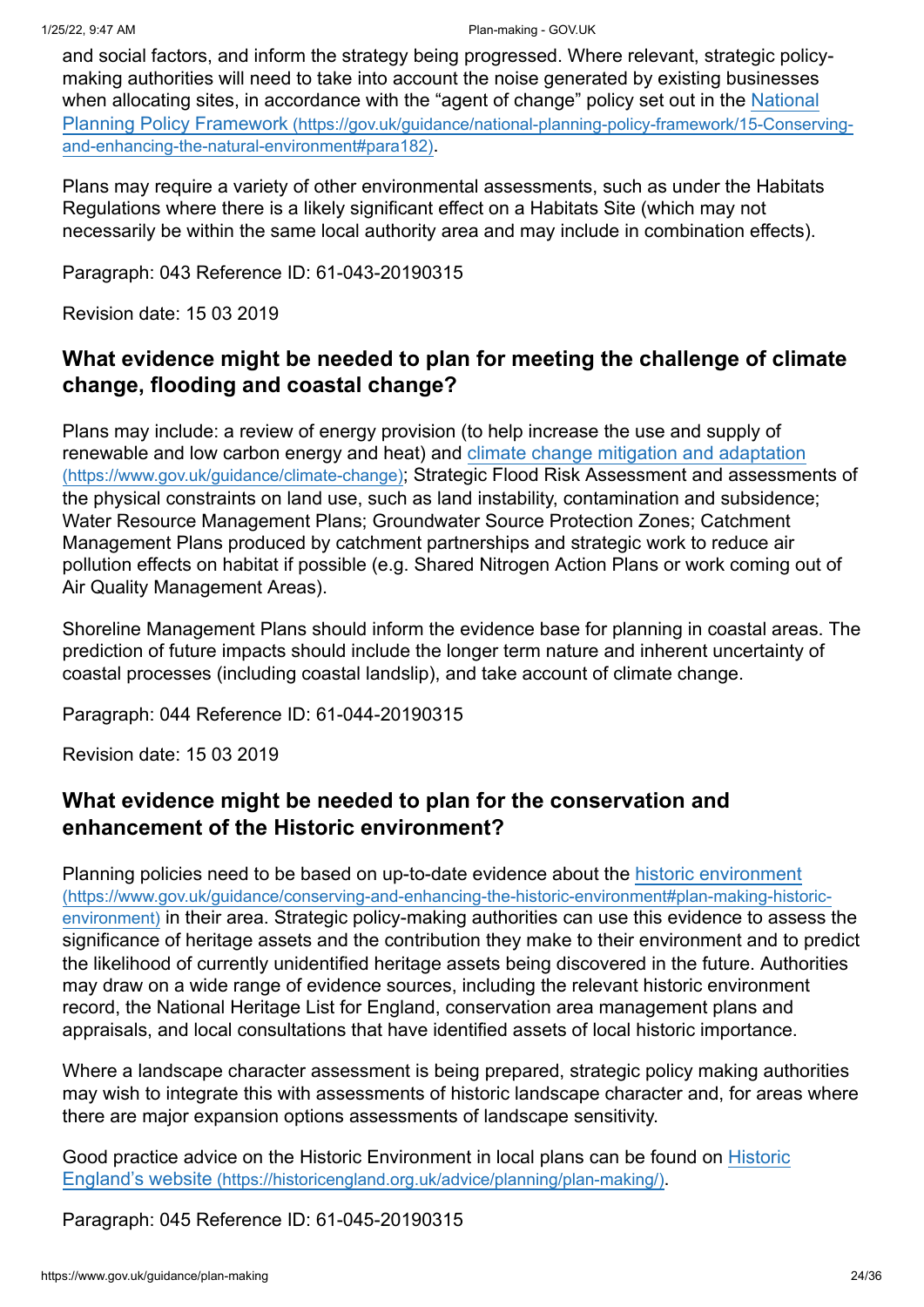Revision date: 15 03 2019

# **What evidence might be needed to plan for health and well-being?**

Strategic policy-making authorities can work with public health leads and health organisations to understand and take account of the current and projected health status and needs of the local population, including the quality and quantity of, and accessibility to, healthcare and the effect any planned growth may have on this. Authorities will also need to assess the quality and quantity of, and accessibility to, green infrastructure, education, sports, recreation and places of worship including expected future changes, and any information about relevant barriers to improving health and well-being outcomes. Strategic policy-making authorities may consult any relevant Health Impact Assessments and consider their use as a tool for assessing the impact and risks of development proposals.

Paragraph: 046 Reference ID: 61-046-20190315

Revision date: 15 03 2019

# **What evidence might be needed to plan for public safety from major incidents?**

Planning policies need to be based on up-to-date information on the location of hazardous establishments in relation to population or environmentally sensitive areas, and on the prevention and mitigation of the consequences of major incidents. This includes a requirement for additional measures for existing establishments to be considered so that risks to people in the area are not increased. The strategic policy-making authority needs to consult Health and Safety Executive records at an early stage in the plan-making process to identify potential risk sites. They are also expected to seek technical advice from the Health and Safety Executive and the Environment Agency, on the risks presented by major incident hazards affecting people in the surrounding area and the environment when handling development proposals.

Paragraph: 047 Reference ID: 61-047-20190315

Revision date: 15 03 2019

# **What evidence might be needed to assess viability?**

The National Planning Policy Framework says that plans should set out the contributions expected from development. This should include setting out the levels and types of affordable housing provision required, along with other infrastructure (such as that needed for education, health, transport, flood and water management, green and digital infrastructure). Such policies should not undermine the deliverability of the plan. Policy requirements for developer contributions should be informed by proportionate evidence of infrastructure and affordable housing need and be assessed for viability at the plan-making stage in accordance with guidance.

Paragraph: 048 Reference ID: 61-048-20190315

Revision date: 15 03 2019

# **What weight does an emerging plan policy carry in decision-making?**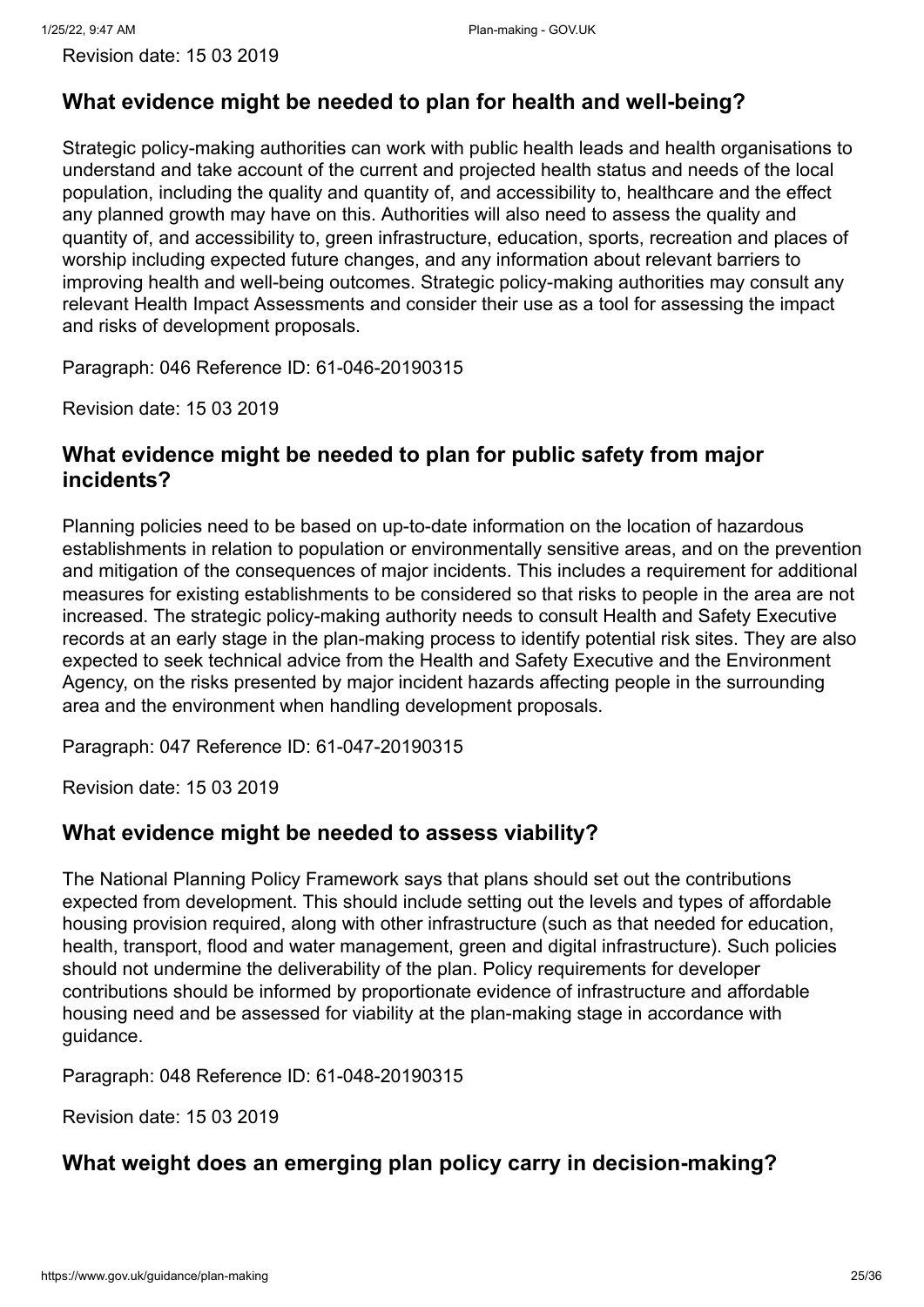The National Planning Policy Framework sets out that decision-takers may give weight to relevant policies in emerging plans according to their stage of preparation, the extent to which there are unresolved objections to relevant policies, and their degree of consistency with policies [in the National Planning Policy Framework](https://gov.uk/guidance/national-planning-policy-framework/4-Decision-making#para48) (https://gov.uk/guidance/national-planning-policyframework/4-Decision-making#para48).

Paragraph: 049 Reference ID: 61-049-20190315

Revision date: 15 03 2019

#### <span id="page-25-0"></span>**Plan examinations**

Note: The Planning Inspectorate produce practical guidance on the procedural aspects of the examination of local plans Procedural Practice in the Examination of Local Plans at www.gov.uk/guidance/local-plans [\(https://www.gov.uk/guidance/local-plans\)](https://www.gov.uk/guidance/local-plans)

# **What is the role of the examination?**

Having received any representations on the publication version of the plan, the local planning authority should submit the local plan and any proposed changes it considers appropriate along with supporting [\(http://www.legislation.gov.uk/uksi/2012/767/regulation/17/made\)](http://www.legislation.gov.uk/uksi/2012/767/regulation/17/made) documents to the Planning Inspectorate for examination on behalf of the Secretary of State.

The examination starts when the local plan is submitted to the Planning Inspectorate and concludes when a report to the local planning authority has been issued. During the examination a planning Inspector will assess whether the local plan has been prepared in line with the [relevant legal requirements \(including the duty to cooperate](https://www.gov.uk/guidance/national-planning-policy-framework/3-plan-making#para35) (https://www.gov.uk/guidance/nationalplanning-policy-framework/3-plan-making#para35)) and whether it meets the tests of 'soundness [\(https://www.gov.uk/guidance/national-planning-policy-framework/3-plan-making#para35\)](https://www.gov.uk/guidance/national-planning-policy-framework/3-plan-making#para35)' contained in the National Planning Policy Framework.

The Inspector will need to work proactively with the local planning authority. Underpinning this is the expectation that:

- issues not critical to the plan's soundness or other legal requirements do not cause unnecessary delay to the examination of the plan
- Inspectors should identify any fundamental concerns at the earliest possible stage in the examination and will seek to work with the local planning authority to clarify and address these
- where these issues cannot be resolved within the examination timetable, the potential of pausing the examination should be fully considered, with the local planning authority having an opportunity to assess the scope and feasibility of any work needed to remedy these issues during the pause, so that this can be fully considered by the Inspector
- consideration should be given to the option of the local planning authority making a commitment to review the plan or particular policies in the plan within an agreed period, where this would enable the Inspector to conclude that the plan is sound and meets the other legal requirements.

If necessary, the Inspector may be asked by the local planning authority to recommend [modifications](#page-28-0) to the local plan that would address any issues with soundness or procedural requirements that are identified during the examination. The Inspector can only recommend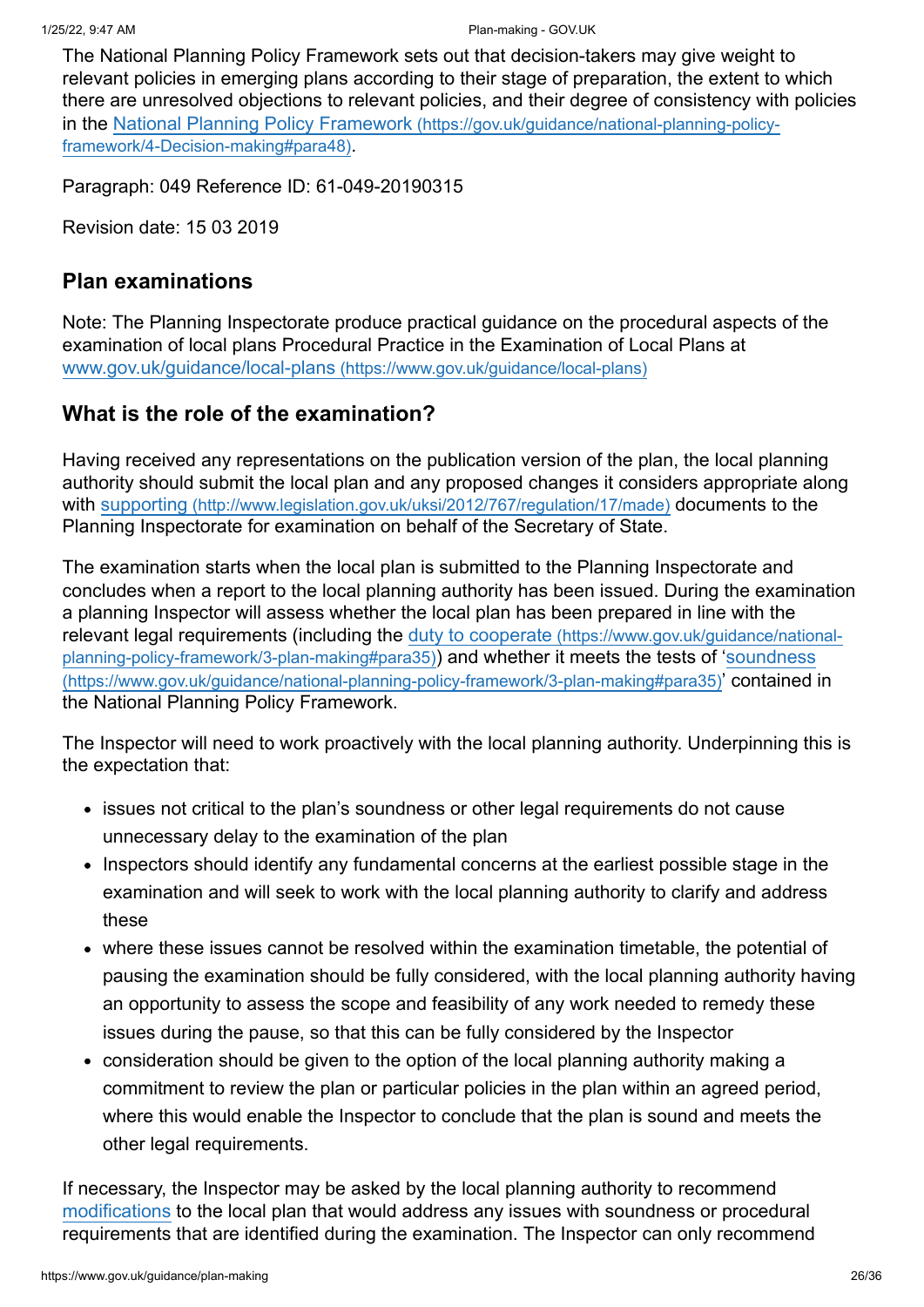modifications if they are asked to do so by the local planning authority itself, and where they are necessary to achieve a sound plan. If, in doing so, the Inspector identifies any fundamental issues with the plan, they may recommend that the plan should not be adopted by the local planning authority. The local planning authority will then need to consider whether to withdraw the plan and prepare a new document for submission. In this situation, any existing local plan policies will remain in force while a new plan is prepared, although some of those existing policies are likely to become increasingly out-of-date.

Paragraph: 050 Reference ID: 61-050-20190315

Revision date: 15 03 2019

# **What happens when a local plan is published?**

The publication stage plan should be the document that the local authority considers ready for examination. This plan must be published for representations by the local planning authority, [together with other "proposed submission documents"](http://www.legislation.gov.uk/uksi/2012/767/part/6/made)

(http://www.legislation.gov.uk/uksi/2012/767/part/6/made), before it can be submitted to the Planning Inspectorate for examination. This provides a formal opportunity for the local community and other interests to consider the local plan, which the local planning authority would like to adopt. [The specific publication requirements are set out at regulations 17, 19 and 35 \(and 21\) of the](http://www.legislation.gov.uk/uksi/2012/767/part/6/made) Town and Country Planning (Local Planning) (England) Regulations 2012 (http://www.legislation.gov.uk/uksi/2012/767/part/6/made)(as amended).

Paragraph: 051 Reference ID: 61-051-20190315

Revision date: 15 03 2019

# **What should the local planning authority do when submitting a local plan for examination?**

Having received any representations on the publication version of the plan, the local planning [authority should submit it along with supporting documents](http://www.legislation.gov.uk/uksi/2012/767/regulation/17/made) (http://www.legislation.gov.uk/uksi/2012/767/regulation/17/made) electronically to the Planning Inspectorate for examination on behalf of the Secretary of State.

The submitted documents should include those that were made available at the publication stage (regulation 19) stage, including the sustainability appraisal report. The local planning authority are also required to submit:

- details of who was consulted when preparing the plan (at regulation 18 stage),
- details of how the main issues raised have been addressed,
- copies of the representations made on the publication version of the plan; and
- a summary of the main issues raised at regulation 18 and pursuant to regulation 20, unless no representations were made pursuant to regulation 20.

[For full details of these requirements, see regulation 22 of the Town and Country Planning \(Local](http://www.legislation.gov.uk/uksi/2012/767/regulation/22/made) Planning) (England) Regulations 2012 (http://www.legislation.gov.uk/uksi/2012/767/regulation/22/made) (amended January 2018).

Paragraph: 052 Reference ID: 61-052-20190315

Revision date: 15 03 2019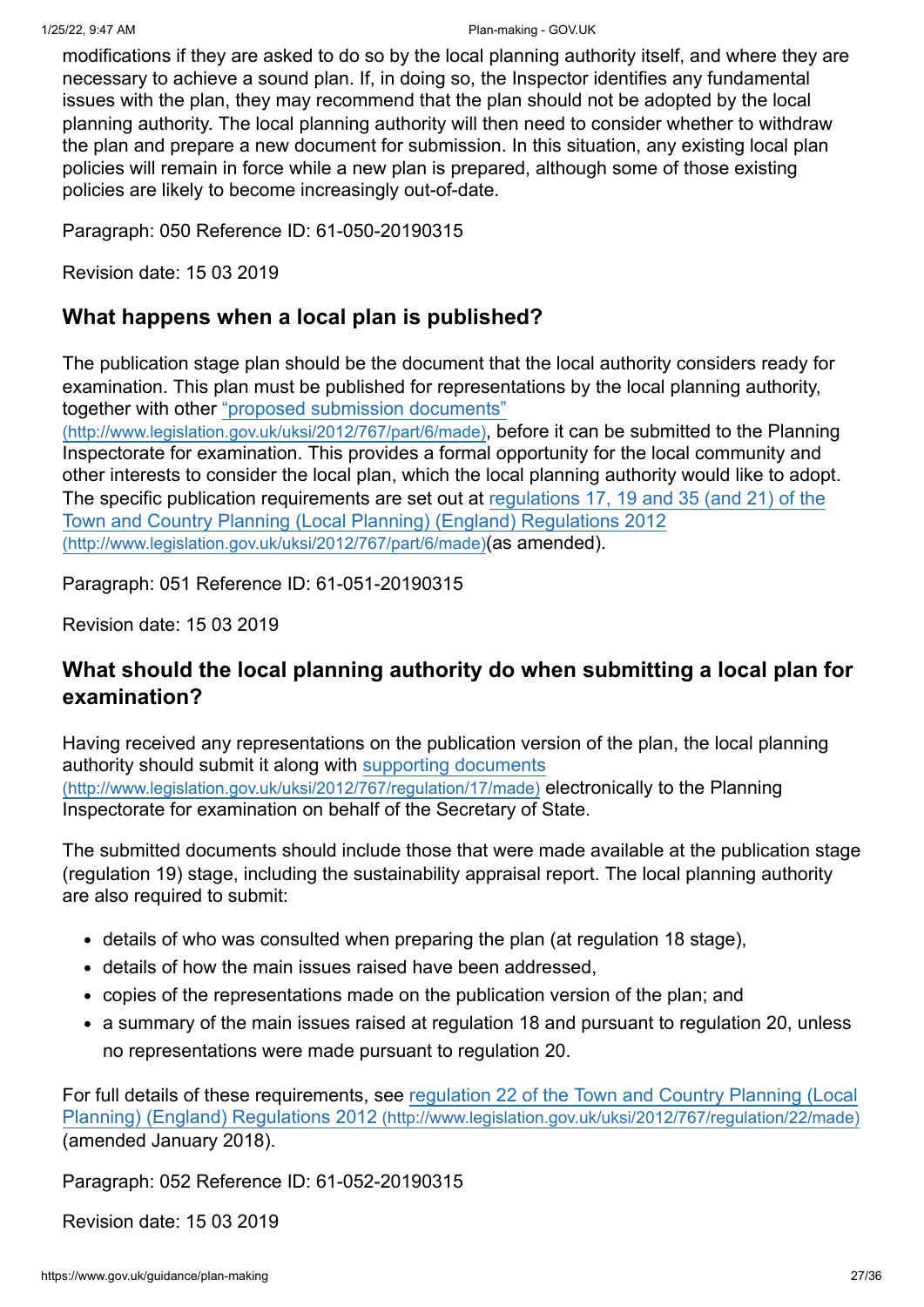# **Will an Inspector consider all representations made on the publication version of the local plan?**

The Inspector will consider all representations made on the publication version of the plan, regardless of whether or not those making the representations choose to appear at a hearing session.

Paragraph: 053 Reference ID: 61-053-20190315

Revision date: 15 03 2019

# **What can the local planning authority do if they wish to make changes to the publication version of the plan before it is submitted for examination?**

The local planning authority can include any changes in an addendum to the plan. Where the local planning authority intend the changes to be treated as part of the submitted plan, the addendum, together with any necessary sustainability appraisal of it, should be subject to further consultation (equivalent to the consultation on the publication version) before submission. Where such consultation has not taken place, their proposed changes will be considered by the Inspector during the examination process, but will not be treated as part of the submitted plan.

Paragraph: 054 Reference ID: 61-054-20190315

Revision date: 15 03 2019

# **What happens if the Inspector has significant concerns about a submitted local plan before the hearings begin?**

The Inspector will make an initial assessment of the local plan once it has been submitted for examination. If the Inspector forms an early view that the submitted plan may have serious shortcomings, for example in relation to the duty to cooperate, other procedural requirements or the soundness of the plan,the Inspector will raise this with the local planning authority at an early stage.

Where any such major concerns are identified, the Inspector will write to the local planning authority setting these out. If the issues cannot be addressed through correspondence the Inspector may arrange for one or more initial hearing sessions, or a procedural meeting, to take place in order to address them.

The Inspector will give the local planning authority every opportunity to respond to any concerns and address key issues that may lead the Inspector to conclude that the plan is not sound or that a legal requirement has not been met.

Where the Inspector has significant concerns about the soundness of a submitted plan, the Inspector may consider that the examination cannot be completed without additional work being undertaken. This may require consideration of a pause or partial pause in the examination process to give the local planning authority time to undertake further work to address the issues raised. Inspectors should make every effort to engage fully with the local planning authority in meaningful discussions to determine the scope and timescale of any additional work needed.

Paragraph: 055 Reference ID: 61-055-20190315

Revision date: 15 03 2019

# **Who is involved and what is discussed in a hearing session?**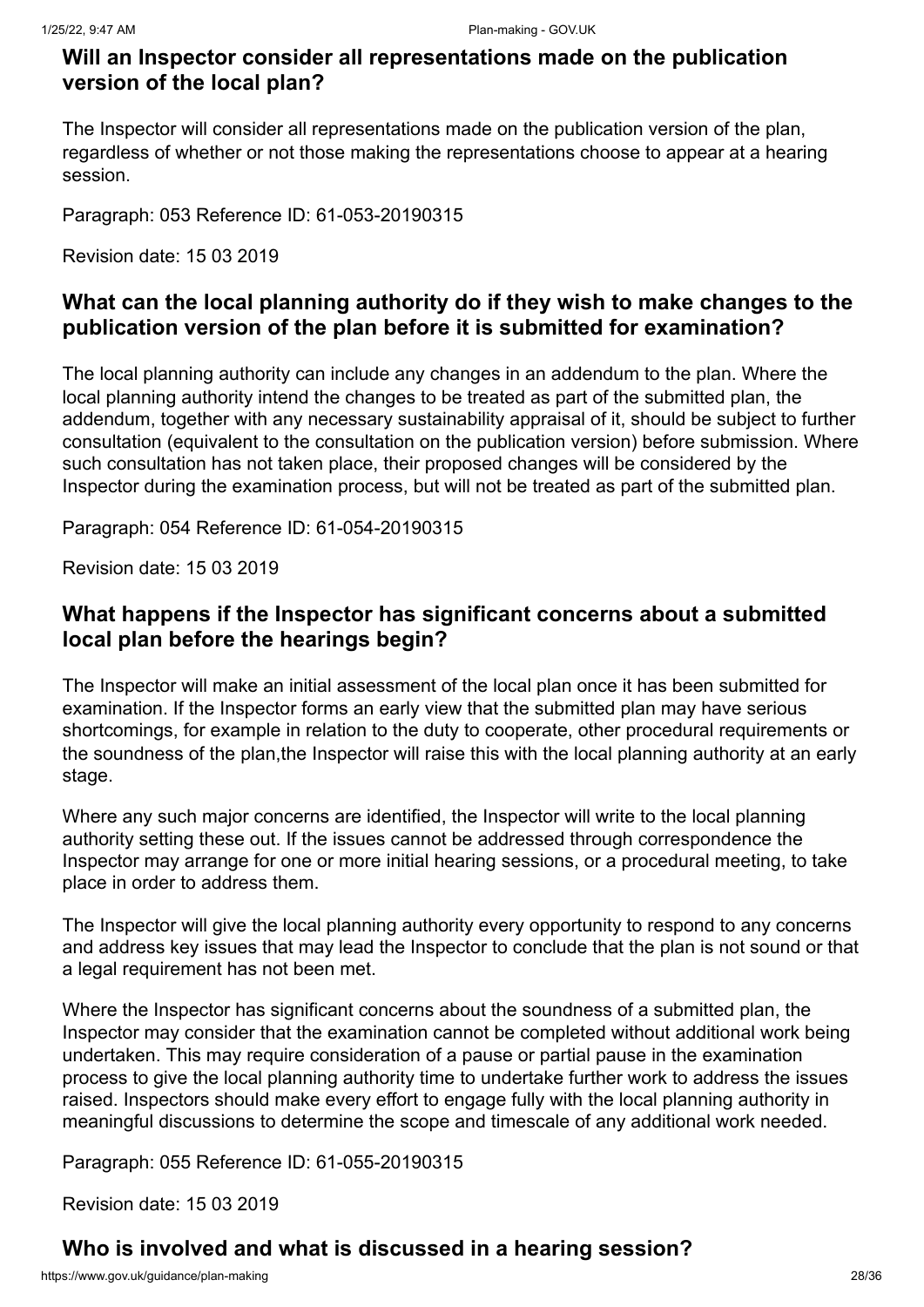Anyone who has made representations seeking to change a published local plan must, if they [request, be given the opportunity of attending a hearing \(section 20\(6\) of the Planning and](http://www.legislation.gov.uk/ukpga/2004/5/section/20) Compulsory Purchase Act 2004) (http://www.legislation.gov.uk/ukpga/2004/5/section/20).

The Programme Officer (an independent official who provides administrative support to the Inspector) will liaise with those who have asked to appear at the hearing to arrange attendance, including whether groups with a common interest wish to nominate a representative to put forward their views.

The local planning authority is required to publicise details of the hearing sessions at least 6 [weeks before they are scheduled to take place – under regulation 24 of the Town and Country](http://www.legislation.gov.uk/uksi/2012/767/regulation/24/made) Planning (Local Planning) (England) Regulations 2012 (http://www.legislation.gov.uk/uksi/2012/767/regulation/24/made).

Before the hearing sessions take place, the appointed Inspector will issue a written guidance note to explain the procedures to be followed, and will publish the matters, issues and questions to be discussed. Occasionally the Inspector may need to hold a pre-hearing meeting with participants, if the procedural arrangements are unusually complex.

The matters, issues and questions to be discussed at the hearing sessions are determined by the Inspector based on the documents submitted by the local planning authority and the representations that have been made. Both before and during the hearings the Inspector may ask participants to prepare statements or provide additional information by set deadlines.

Paragraph: 056 Reference ID: 61-056-20190315

Revision date: 15 03 2019

# <span id="page-28-0"></span>**What if modifications are required to make a submitted local plan sound?**

[If asked to do so by the local planning authority, under section 20\(7C\) of the 2004 Planning and](http://www.legislation.gov.uk/ukpga/2011/20/part/6/chapter/1/enacted) Compulsory Purchase Act as amended)

(http://www.legislation.gov.uk/ukpga/2011/20/part/6/chapter/1/enacted) the Inspector must recommend 'main modifications' (changes that materially affect the policies) to make a submitted local plan sound and legally compliant, except that a failure of the duty to cooperate cannot be rectified by a main modification. The local planning authority can also put forward 'additional modifications' of its own to deal with more minor matters.

Where the changes recommended by the Inspector would be so extensive as to require a virtual re-writing of the local plan, the Inspector is likely to suggest that the local planning authority [withdraws the plan. Exceptionally, under section 21\(9\)\(a\) of the Planning and Compulsory](http://www.legislation.gov.uk/ukpga/2004/5/section/21) Purchase Act 2004 (http://www.legislation.gov.uk/ukpga/2004/5/section/21), the Secretary of State has the power to direct a local planning authority to withdraw its submitted plan.

The Inspector will require the local planning authority to consult on all proposed main modifications. Depending on the scope of the modifications, further Sustainability Appraisal and Habitats Regulations Assessment may also be required. The Inspector's report on the plan will only be issued once the local planning authority has consulted on the main modifications and the Inspector has had the opportunity to consider the representations on these.

Whether to advertise any 'additional modifications' is at the discretion of the local planning authority, but they may wish to do so at the same time as consulting on the main modifications.

Paragraph: 057 Reference ID: 61-057-20190315

Revision date: 15 03 2019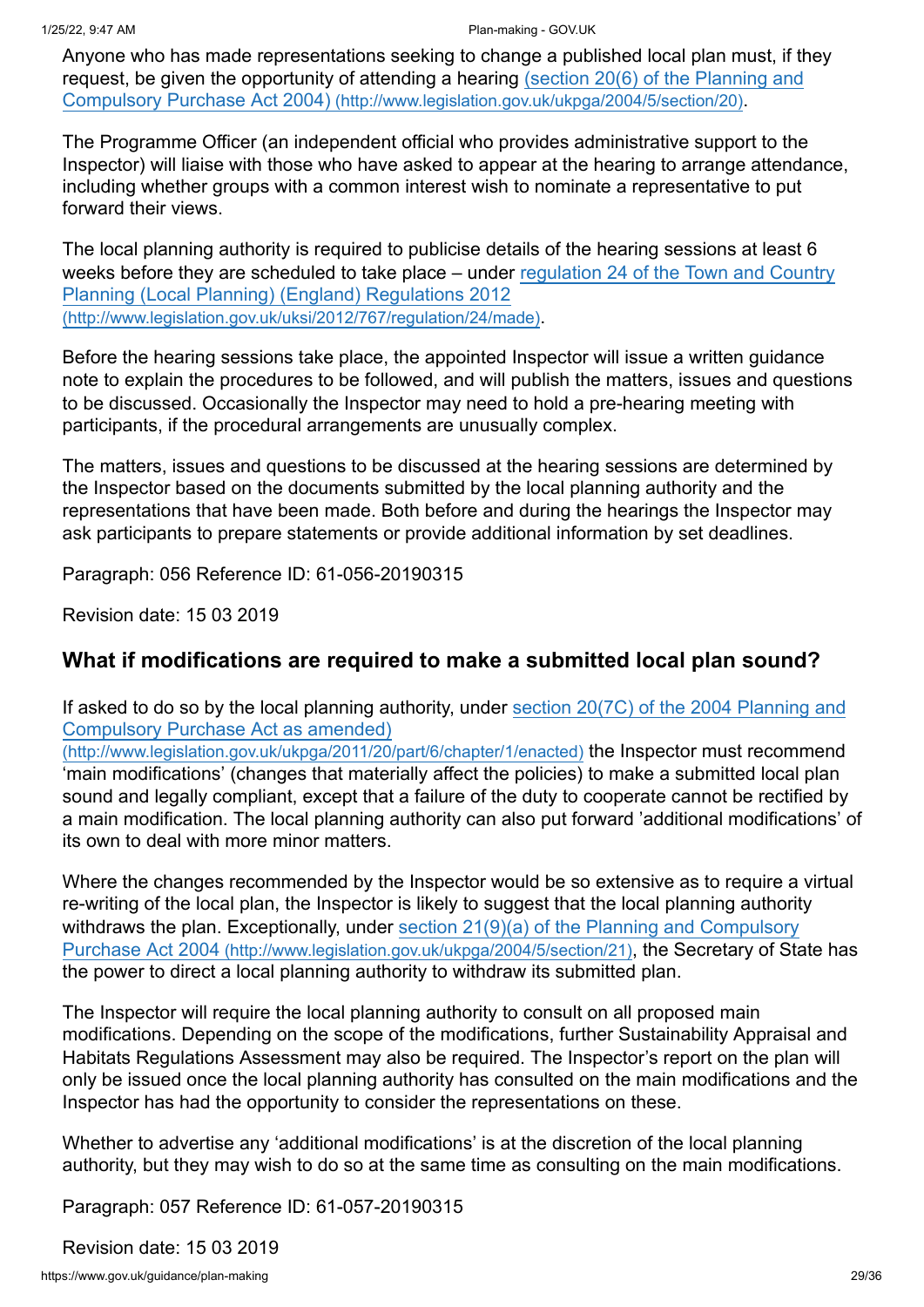# **What needs to be done to formally adopt a local plan?**

Once the examination process is complete, adoption is the final stage of putting a local plan in [place. This requires confirmation by a full meeting of the local planning authority \(regulation 4\(1\)](http://www.legislation.gov.uk/uksi/2000/2853/regulation/4/made) and (3) of the Local Authorities (Functions and Responsibilities) (England) Regulations 2000 (http://www.legislation.gov.uk/uksi/2000/2853/regulation/4/made)). On adopting a Local Plan, the local planning authority has to make publicly available a copy of the plan, an adoption statement and [Sustainability Appraisal in line with regulations 26 and 35 of the Town and Country Planning](http://www.legislation.gov.uk/uksi/2012/767/regulation/26/made) (Local Planning) (England) Regulations 2012 (http://www.legislation.gov.uk/uksi/2012/767/regulation/26/made) .

While the local planning authority is not legally required to adopt its local plan following examination, it will have been through a significant process locally to engage communities and other interests in discussions about the future of the area, and it is to be expected that the authority will proceed quickly with adopting a plan that has been found sound.

Paragraph: 058 Reference ID: 61-058-20190315

Revision date: 15 03 2019

# <span id="page-29-0"></span>**Delivery of strategic matters**

# **How can the strategic policy-making authority demonstrate that a plan is capable of delivering strategic matters, including the provision for housing and infrastructure?**

A plan is an opportunity for the strategic policy-making authority to set out a positive vision for the area, but the plan should also be realistic about what can be achieved and when. This means paying careful attention to providing an adequate supply of land, identifying what infrastructure is required and how it can be funded and brought forward.

At an early stage in the plan-making process strategic policy-making authorities will need to work alongside infrastructure providers, service delivery organisations, other strategic bodies such as Local Enterprise Partnerships, developers, landowners and site promoters. A collaborative approach is expected to be taken to identifying infrastructure deficits and requirements, and opportunities for addressing them. In doing so they will need to:

- assess the quality and capacity of infrastructure, and its ability to meet forecast demands. Where deficiencies are identified, policies should set out how those deficiencies will be addressed; and
- take account of the need for strategic infrastructure, including nationally significant infrastructure, within their areas.

The government recommends that when preparing a plan strategic policy-making authorities use available evidence of infrastructure requirements to prepare an Infrastructure Funding Statement. This should set out the anticipated funding from developer contributions, and the choices local authorities have made about how these contributions will be used. At examination this can be used to demonstrate the delivery of infrastructure throughout the plan-period.

Authorities will also need to ensure that policies setting out contributions expected from development do not undermine delivery of the plan. Plan viability assessment should be carried out in accordance with guidance.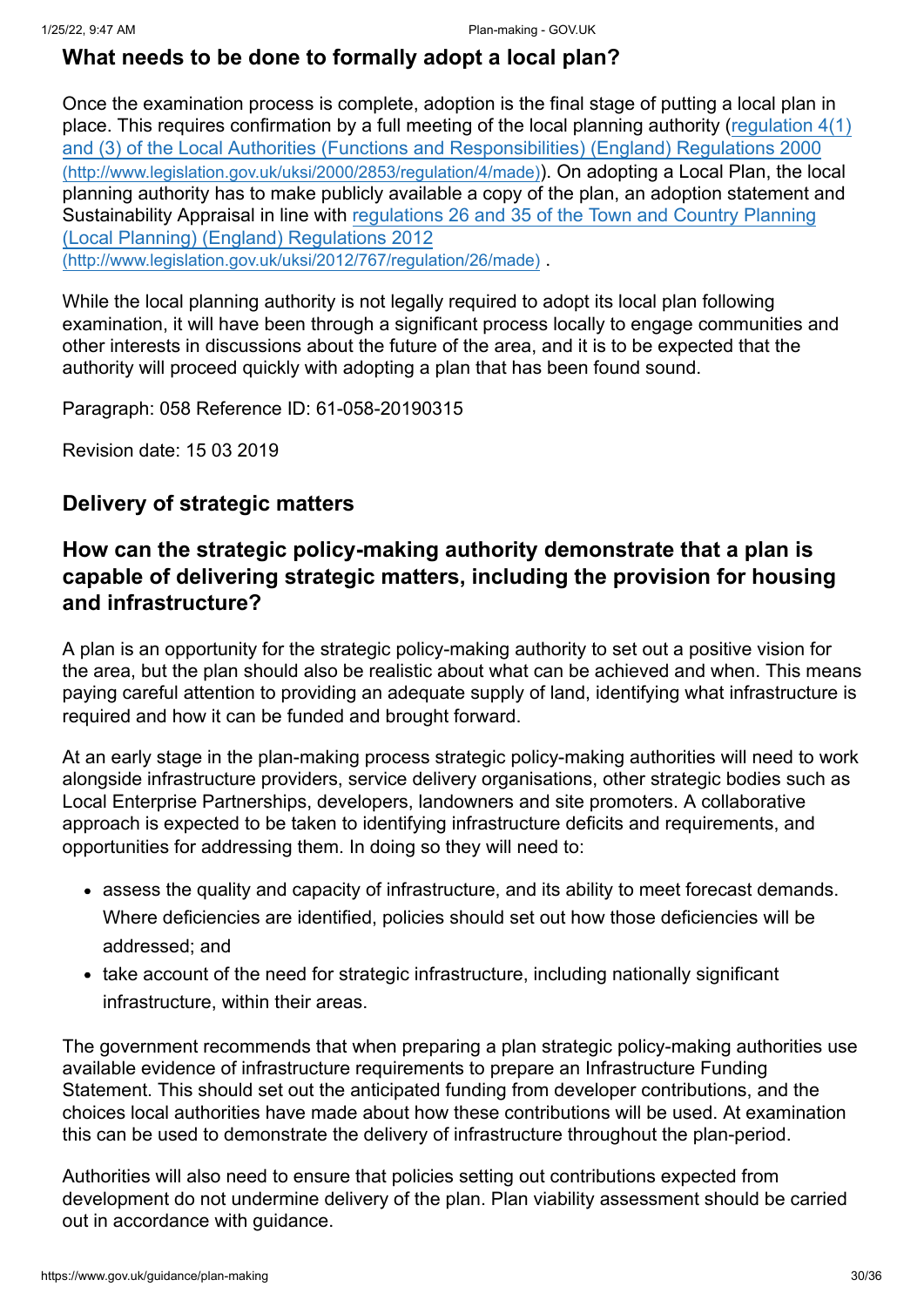Where plans are looking to plan for longer term growth through new settlements, or significant extensions to existing villages and towns, it is recognised that there may not be certainty and/or the funding secured for necessary strategic infrastructure at the time the plan is produced. In these circumstances strategic policy-making authorities will be expected to demonstrate that there is a reasonable prospect that the proposals can be developed within the timescales envisaged.

Paragraph: 059 Reference ID: 61-059-20190315

Revision date: 15 03 2019

# **How can strategic policy-making authorities demonstrate that there is a reasonable prospect that large scale developments such as new settlements, or significant extensions to existing villages and towns can be developed within a set timescale?**

In order to demonstrate that there is a reasonable prospect these large scale developments can come forward, strategic policy-making authorities are expected to make a realistic assessment about the prospect of sites being developed (and associated delivery rates). Strategic policymaking authorities will need to demonstrate they have engaged with infrastructure providers, ensuring that they are aware of the nature and scale of such the proposals, and work collaboratively to ensure that the infrastructure requirements are not beyond what could reasonably be considered to be achievable within the planned timescales. The authority can use statements of common ground, or other evidence, to detail agreements with infrastructure providers which confirm this and set out the further work which they will undertake to support the long-term delivery of the strategy.

Infrastructure providers should, so far as possible, seek to plan for longer-term infrastructure requirements set out within adopted plans and reflect this in their funding and investment decisions. Any agreement between the authority and infrastructure provider can be used as evidence when trying to secure funding.

It is recognised that these developments may have to extend outside of a single plan period. The strategic policy-making authority can use subsequent plans and plan reviews as an opportunity to provide greater certainty about the delivery of the agreed strategy. Annual reviews of the infrastructure funding statement should feed back into review of plans to ensure that plans remain deliverable. Should issues arise which would adversely affect the delivery of the adopted strategy then the authority should consider alternative strategies, through a plan review, if these issues are unlikely to be resolved.

Paragraph: 060 Reference ID: 61-060-20190315

Revision date: 15 03 2019

#### **When should a vision reflect larger scale developments?**

[Paragraph 22 of the National Planning Policy Framework](https://www.gov.uk/guidance/national-planning-policy-framework/3-plan-making#note16) (https://www.gov.uk/guidance/nationalplanning-policy-framework/3-plan-making#note16) indicates that where the proposed local plan strategy incorporates larger scale developments such as new settlements or significant extensions to existing villages and towns, policies should be set within a vision that looks further ahead (at least 30 years) to take into account the likely timescale for delivery.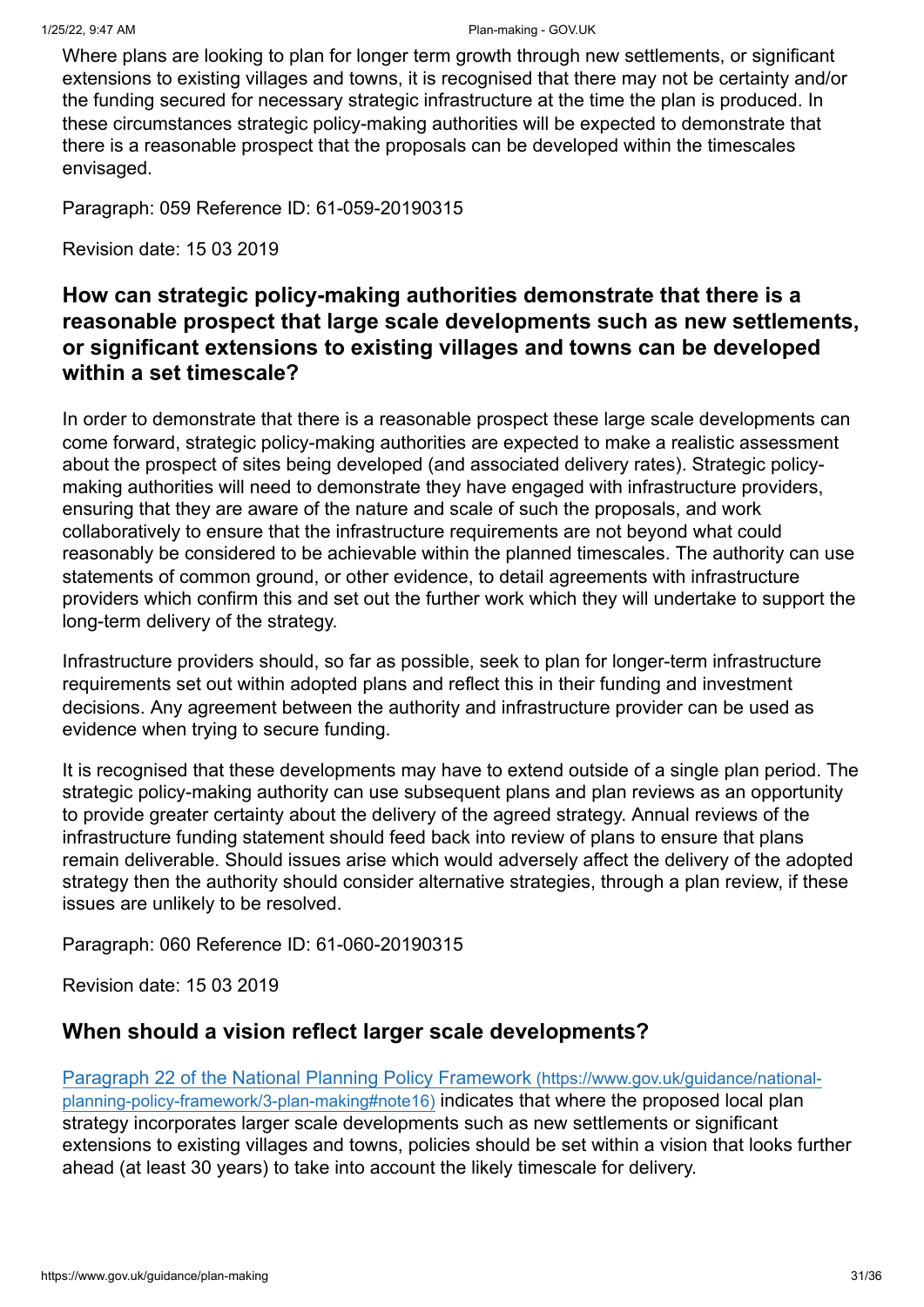This policy requirement would need to be applied where most of the development arising from larger scale developments proposed in the plan will be delivered well beyond the plan period, and where delivery of those developments extends 30 years or longer from the start of the plan period.

Where the policy applies, the authority will need to ensure that their vision reflects the long-term nature of their strategy for the plan or those larger scale developments. It is not anticipated that such visions would require evidence in addition to that already produced to support the plan.

Paragraph: 083 Reference ID: 61-083-20211004

Revision date: 04 10 2021

# **What approach can be taken in areas where, at the point the revised National Planning Policy Framework was published (20 July 2021), plan publication stage (under regulation 19 of The Town and Country Planning (Local Planning) (England) Regulations 2012) was imminent?**

Where the authority determines that the policy applies, they can consider whether they have an [existing vision which may be adequate to meet the National Planning Policy Framework](https://www.gov.uk/guidance/national-planning-policy-framework/3-plan-making#note16) paragraph 22 (https://www.gov.uk/guidance/national-planning-policy-framework/3-plan-making#note16) policy requirement. Where the vision only applies to the existing plan period, authorities may also consider whether further explanation or clarification is needed through the use of a short supplementary statement.

Paragraph: 084 Reference ID: 61-084-20211004

Revision date: 04 10 2021

# <span id="page-31-0"></span>**How should local planning authorities respond to the coronavirus (COVID-19) pandemic when progressing local plans?**

The government has been clear that all members of society are required to adhere to guidance to help combat the spread of coronavirus (COVID-19). The guidance has implications for local authorities and local plan-making, including how the public are engaged and the ability of authorities to comply with policies set out in their Statements of Community Involvement. This planning guidance focuses on how local authorities can review and update their Statements of Community Involvement and should be read in parallel with existing guidance on Plan-making, including paragraphs 34, 35 and 71. If there is any conflict, this guidance supersedes current Plan-making guidance until further notice.

Paragraph: 076 Reference ID: 61-076-201200513

Revision date: 13 05 2020

#### **Statement of Community Involvement**

# **Should the Statement of Community Involvement be reviewed and updated in response to the coronavirus (COVID-19) pandemic?**

Where any of the policies in the Statement of Community Involvement cannot be complied with due to current guidance to help combat the spread of coronavirus (COVID-19), the local planning authority is encouraged to undertake an immediate review and update the policies where necessary so that plan-making can continue.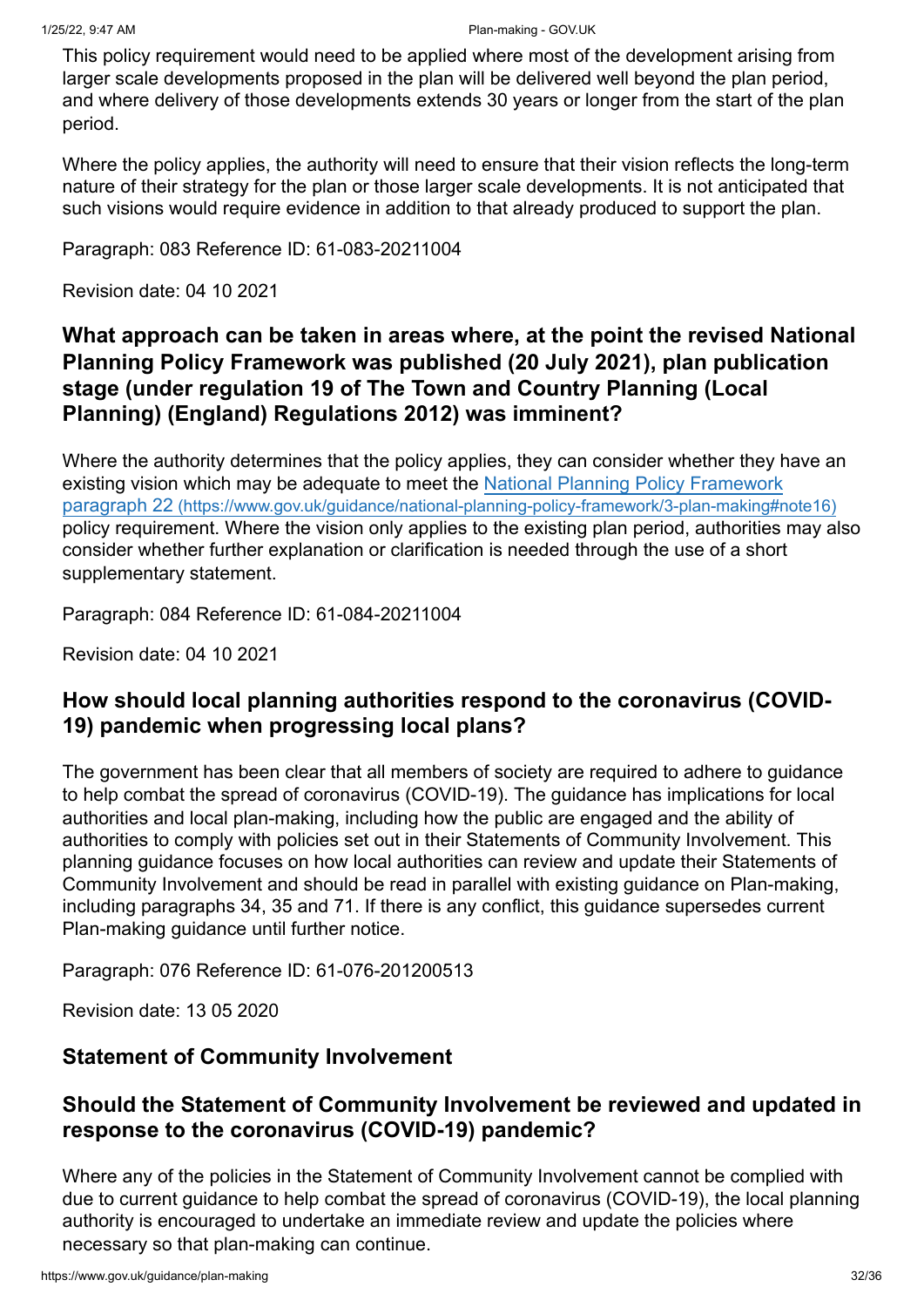Paragraph: 077 Reference ID: 61-077-201200513

Revision date: 13 05 2020

# **How can a Statement of Community Involvement be reviewed and updated to comply with COVID-19 guidance?**

Local planning authorities will need to assess their Statements of Community Involvement to [identify which policies are inconsistent with current guidance on staying at home and away from](https://www.gov.uk/government/publications/staying-alert-and-safe-social-distancing/staying-alert-and-safe-social-distancing) others (https://www.gov.uk/government/publications/staying-alert-and-safe-social-distancing/staying-alertand-safe-social-distancing) or any superseding guidance. This could include, for example, holding face-to-face community consultation events or providing physical documents for inspection.

The local planning authority should then make any temporary amendments that are necessary to allow plan-making to progress, and that continue to promote effective community engagement by means which are reasonably practicable. Local planning authorities are strongly encouraged to use online engagement methods to their full potential. Appropriate methods include virtual exhibitions, digital consultations, video conferencing, social media and providing documents for inspection on a public website. Authorities will also need to take reasonable steps to ensure sections of the community that don't have internet access are involved and consider alternative and creative ways to achieve this. Authorities may wish to consider engaging sections of the community, that do not have internet access, through representative groups rather than directly, targeting only people in areas most affected by proposals, and allowing individuals to nominate an advocate to share views on their behalf. Consulting by telephone or in writing can also be used where this is feasible and alternatives can't be identified. Opportunities to combine public consultations can be explored so that offline methods can be made more cost effective.

There is no requirement in legislation for local planning authorities to consult when reviewing and updating their Statement of Community Involvement, although it is good practice for authorities to inform the public of their intentions to update this document and of the changes that have been made. It is also good practice to make clear that the changes are only temporary whilst restrictions relating to COVID-19 are in place. However, where a local planning authority has made a pledge in their Statement of Community Involvement to consult on any changes, they may wish to take independent legal advice on how best to proceed.

Paragraph: 078 Reference ID: 61-078-201200513

Revision date: 13 05 2020

# **How do The Town and Country Planning (Local Planning, Development Management Procedure, Listed Buildings etc.) (England) (Coronavirus) (Amendment) Regulations 2020 change the requirements to make certain documents available for inspection and on request?**

These regulations make temporary changes to how documents are required to be made available under regulation 35 of the Town and Country Planning (Local Planning) (England) Regulations 2012 ("the 2012 Regulations"). They temporarily remove the requirement on a local planning authority to make documents available for public inspection at the authority's principal office and at such other places as the authority considers appropriate. They also make temporary changes to regulation 36 of the 2012 Regulations to remove the requirement on a local planning authority to provide hard copies of documents made available under regulation 35. Documents are still required to be made available on the local planning authority's website. This [modification will apply until 31 December 2021. See further detail](https://www.legislation.gov.uk/uksi/2020/1398/contents/made) (https://www.legislation.gov.uk/uksi/2020/1398/contents/made).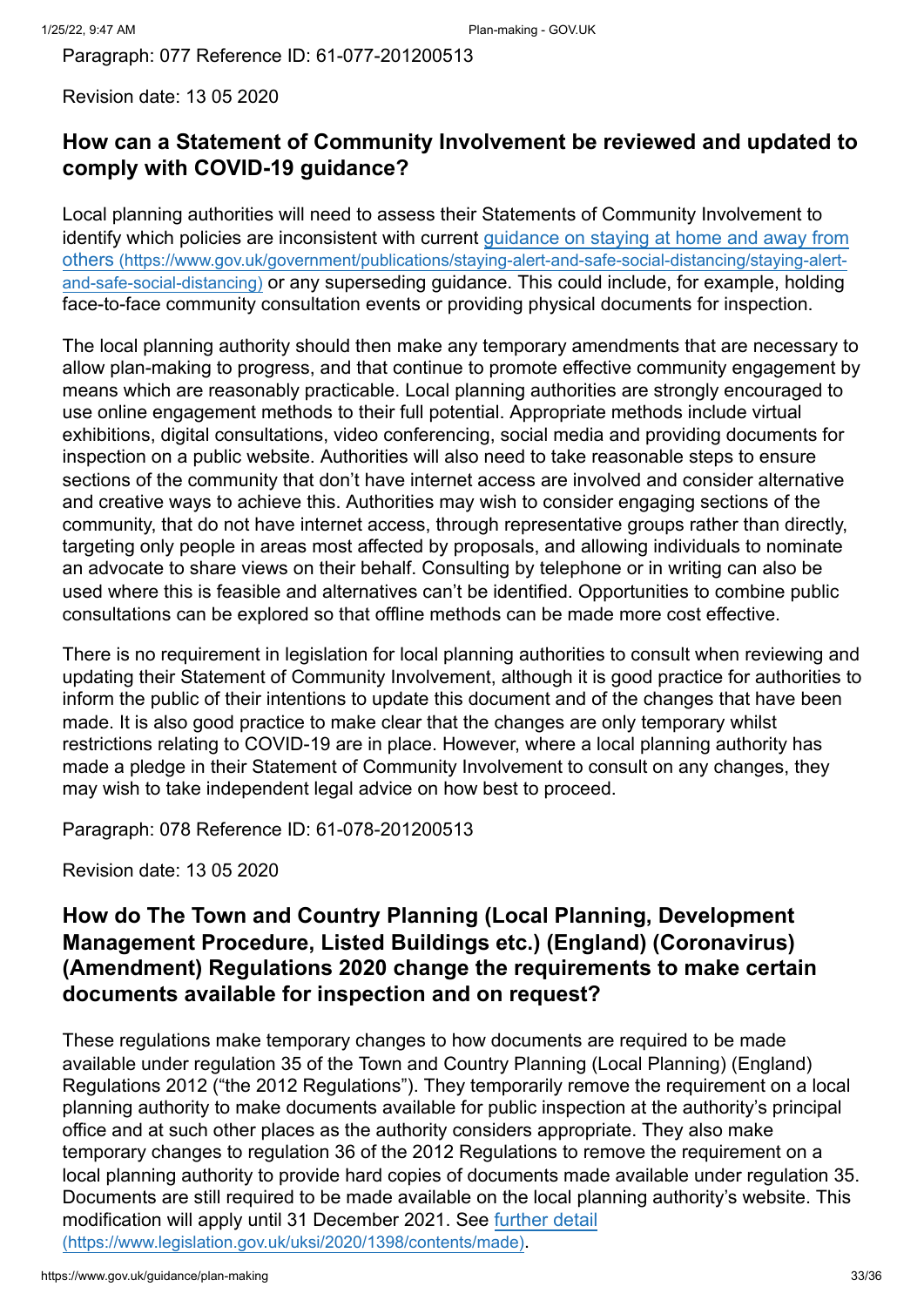Paragraph: 079 Reference ID: 61-079-20200715

Revision date: 15 07 2020

#### **How should local planning authorities continue to promote effective community engagement during the response to the coronavirus pandemic?**

Local planning authorities should consider how they can continue to promote effective community engagement by means which are reasonably practicable, in particular to reach those sections of the community that do not have internet access. Paragraphs 76-79 of this guidance set out how local authorities can review and update their Statements of Community Involvement to provide any temporary amendments that are necessary to allow plan-making to progress and to engage sections of the community that do not have internet access.

Paragraph: 080 Reference ID: 61-080-20200715

Revision date: 15 07 2020

# **How could the Mayors make arrangements to access documents related to emerging Spatial Development Strategies where they cannot provide physical documentation?**

[The The Town and Country Planning \(Local Planning, Development Management Procedure,](https://www.legislation.gov.uk/uksi/2020/1398/contents/made) Listed Buildings etc.) (England) (Coronavirus) (Amendment) Regulations 2020 (https://www.legislation.gov.uk/uksi/2020/1398/contents/made) make temporary changes to the Combined Authorities (Spatial Development Strategy) Regulations 2018. They temporarily disapply the requirement on the Mayors, of combined authorities with spatial development strategy making powers, to make emerging spatial development strategy documents available for physical inspection and to provide a hard copy on request. The documents must still be made available on the combined authority's website. The Mayors are also strongly encouraged to increase access to the documents by making use of electronic methods to their full potential. Examples of best practice in this regard include:

- Providing effective compatibility between the online versions of documents and voice assistance tools where possible
- Using various online tools, social media tools and apps effectively
- Ensuring a draft Strategy has a fixed URL to make it easier to find via search engines
- Ensuring each policy in the draft Strategy also has a fixed URL, so they are more easily shared
- Providing web-based versions of the draft Strategy (in addition to any PDF) so that they can be read easily on a variety of devices.

This list is neither prescriptive nor exhaustive and the Mayors are encouraged to experiment with what works best for their communities.

The overall aim of the above could be to minimise the number of persons that are unable to access documents by electronic means.

Paragraph: 081 Reference ID: 61-081-20200721

Revision date: 21 07 2020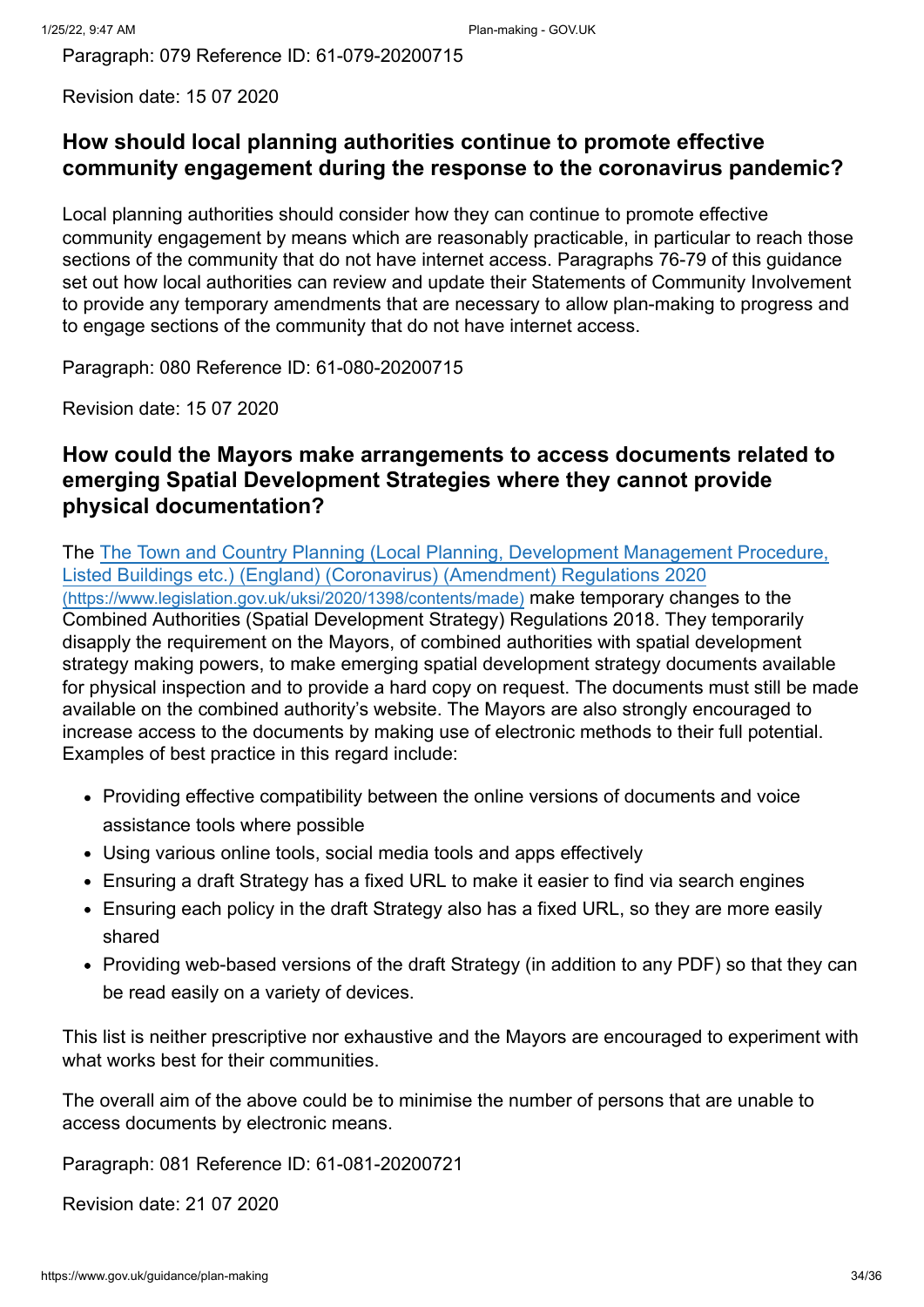# **How could the Mayors make arrangements for appropriate mitigation where persons are not able to access documents related to emerging Spatial Development Strategies by electronic means or are finding it difficult to do so?**

Mayors, of combined authorities with spatial development strategy making powers, will also need to take reasonable steps to ensure sections of the community that don't have access to documents by electronic means are not unduly prevented from accessing them if they wish to.

In order to assist sections of the community that don't have access to documents by electronic means and wish to view them, Mayors may wish to consider making arrangements with representative groups and providing information by telephone or in writing where this is feasible and alternatives cannot be identified. As is the case regarding electronic methods, these examples are not prescriptive nor exhaustive and Mayors are encouraged to experiment with what works best for their communities.

Mayors could assess mitigation measures by giving reasonable consideration of:

a) Who would likely have publicly accessed documents and any draft Strategy at principal offices and other such places the Mayor considers appropriate, or have requested a copy of documents or a draft Strategy for a charge, but cannot access them by electronic means?

b) Who could mitigation measures be targeted at based on the consideration of a)? This could take into account the expected outcomes of any measures to minimise the number of persons unable to access documents by electronic means.

c) What services or measures could Mayors put in place to meet the needs of those in the community identified as finding it difficult to access documents by electronic means?

Paragraph: 082 Reference ID: 61-082-20200721

Revision date: 21 07 2020

Published 13 September 2018 Last updated 4 October 2021 - [hide all updates](#page-34-0)

- <span id="page-34-0"></span>1. 4 October 2021
	- Added paragraphs 083 and 084
- 2. 21 July 2020

Added Paragraphs 081 and 082 which set out changes to the guidance in response to the coronavirus (COVID-19) pandemic.

3. 16 July 2020

Added Paragraphs 079 and 080 which set out changes to the guidance in response to the coronavirus (COVID-19) pandemic.

4. 13 May 2020

Added Paragraphs 076,077 and 078 which set out changes to the guidance in response to the coronavirus (COVID-19) pandemic.

5. 23 July 2019

Amended paragraphs 006,035,036 065,068,069 Paragraph 061 deleted New paragraphs 074,075 added

6. 15 March 2019

The Plan-making and Local Plans guides have been combined into this single guide.

7. 13 September 2018